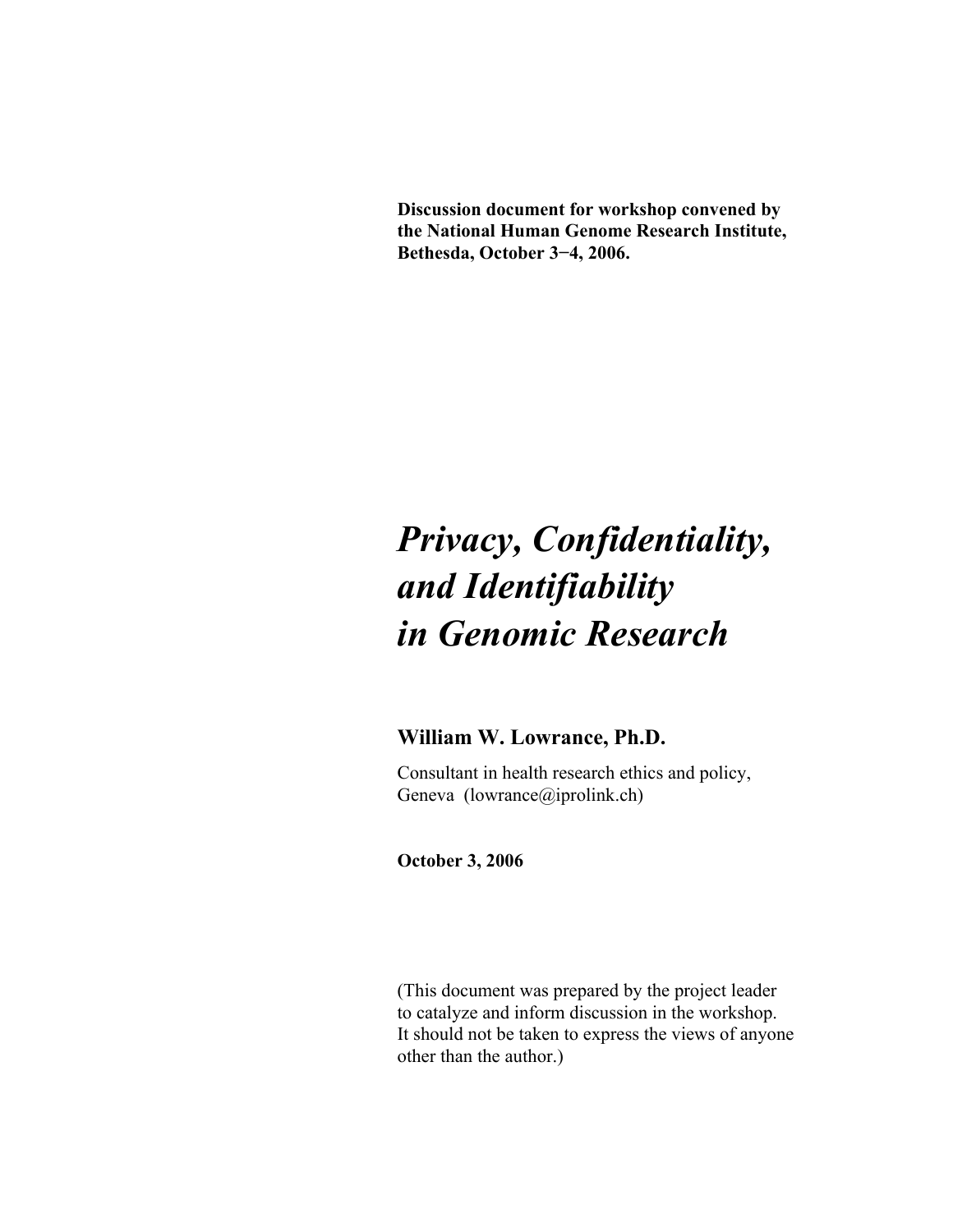# *Contents*

|    |                           |                                                                                            | 3  |
|----|---------------------------|--------------------------------------------------------------------------------------------|----|
|    |                           | Protect privacy and foster research                                                        |    |
|    |                           | Re-think open release of data?                                                             |    |
|    |                           | Issues arising as genomics matures                                                         |    |
|    |                           |                                                                                            | 8  |
|    | "Identifiability"         |                                                                                            |    |
|    | Identifiers               |                                                                                            |    |
|    | Terminology               |                                                                                            |    |
|    |                           | 3. Strategies for identifying non-identified genomic data                                  | 12 |
|    |                           | Matching genotype against reference genotype                                               |    |
|    |                           | Linking genotype+associated data with other data                                           |    |
|    |                           | Profiling from genomic characteristics                                                     |    |
|    |                           | 4. Strategies for de-identifying genomic data                                              | 16 |
|    |                           | Limiting the portion of genome released                                                    |    |
|    |                           | Statistically degrading data before releasing                                              |    |
|    |                           | Sequestering identifiers via key-coding                                                    |    |
| 5. | <b>Controlled release</b> |                                                                                            | 20 |
|    |                           | Terms of agreements                                                                        |    |
|    |                           | Arrangements for controlled release                                                        |    |
|    |                           |                                                                                            | 24 |
|    |                           |                                                                                            | 26 |
|    | Appendix.                 | Sketches of a few projects<br>.                                                            | 27 |
|    | <b>Flowchart 1.</b>       | Data flow when directly from a collection<br>$\sim$<br>to researchers                      | 29 |
|    |                           | <b>Flowchart 2.</b> Data flow when via a research resource<br>.<br>platform to researchers | 30 |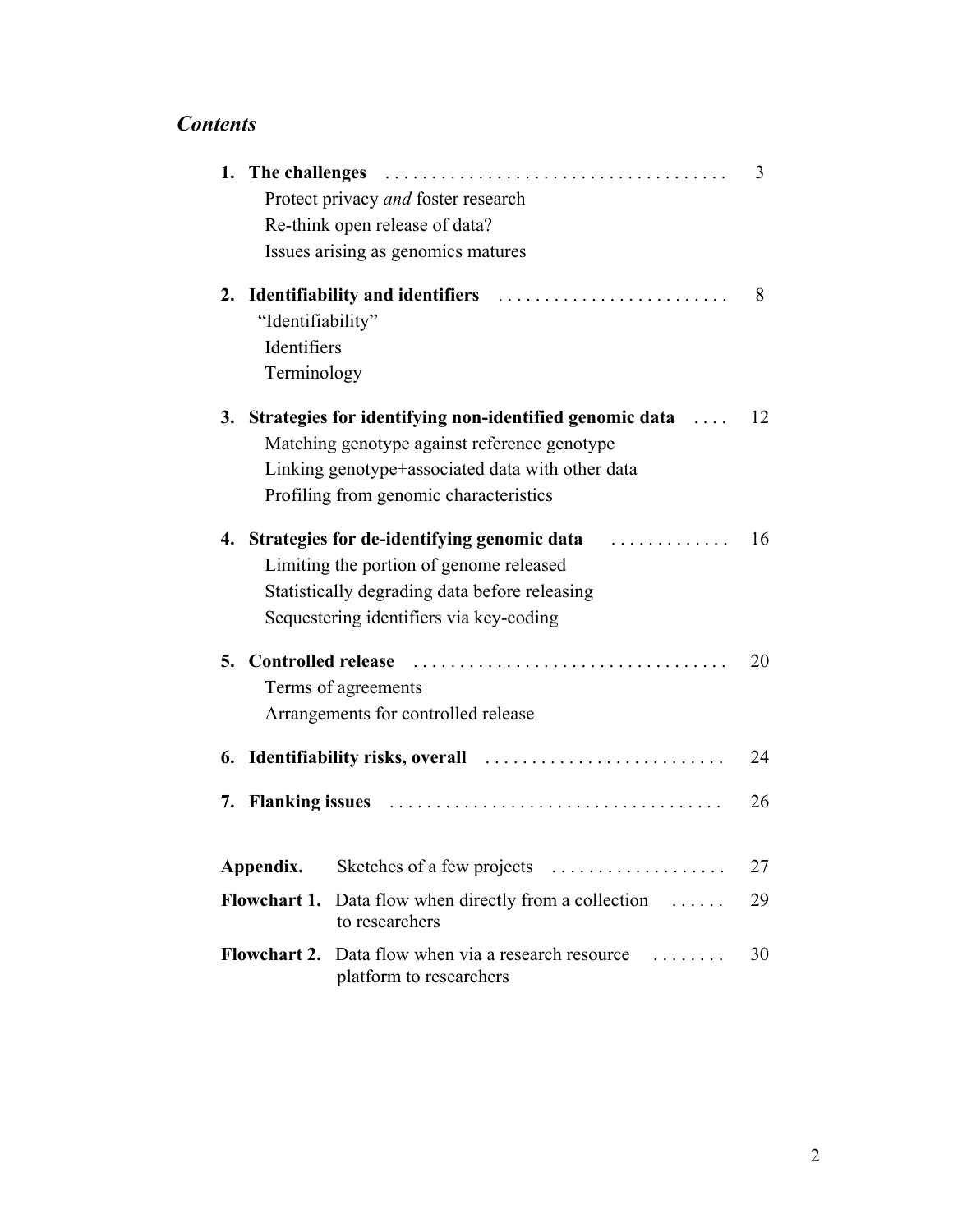## *1. The challenges*

1

#### **Protect privacy** *and* **foster research**

For reasons that need not be rehearsed here, personal information collected in the course of health care, payment, or research must be protected, and the personal rights and dignity of data-subjects and biospecimen sources must be respected. This obligation prevails in most countries and is enshrined in professional ethics and in law.

(A note regarding scope. This project is oriented to the U.S. situation, but similar issues should be of concern everywhere genomic research is pursued.)

In the U.S., rights relating to personal information handled in health care and/or research are governed by two omnibus regulations, the Common Rule on Protection of Human Subjects (hereafter, "Common Rule")<sup>1</sup> and the Privacy Rule under the Health Information Portability and Accountability Act ("HIPAA Privacy Rule").<sup>2, 3</sup> They are also addressed by many State statutes and regulations, some of which focus specifically on genetic data. Personal data held by the Federal government are protected by the Privacy Act and the enabling statutes of some agencies.

In the European Union, informational privacy is guaranteed by national laws transposing the broad EU Data Protection Directive.<sup>4</sup> An example of such a law is the U.K. Data Protection Act.

Beyond conforming to law and ethical strictures, of course, the research community must always try to "do the right thing," both for reasons of basic decency and to earn and maintain the trust of members of the public who voluntarily allow themselves, data about themselves, or biospecimens from themselves to be studied in research.

*The challenge is to protect privacy and foster research at the same time.* **A principal** strategy for achieving this, especially in database-centered research, is to shield the identities of the people the data are about by blurring, removing, destroying or otherwise altering information that could lead to identification of the subjects. This kind of research is about cases and categories, not people.

<sup>1</sup> Federal Policy for the Protection of Human Subjects, HHS version (revised June 23, 2005); http://www.hhs.gov/ohrp/humansubjects/guidance/45cfr46.htm.

<sup>&</sup>lt;sup>2</sup> HHS, Standards for Privacy of Individually Identifiable Health Information; www.hhs.gov/ocr/hipaa. For interpretation see "Protecting personal health information in research: understanding the HIPAA Privacy Rule," http://privacyruleandresearch.nih.gov/pr\_02.asp.

 $3$  Regarding overlap between the two Rules, see Congressional Research Service, report LC(X):RL32909, "Federal protection for human research subjects: an analysis of the Common Rule and its interactions with FDA regulations and the HIPAA privacy rule" (updated June 2, 2005); among other websites, posted at www.fas.org/sgp/crs/misc/RL32909.pdf.

<sup>&</sup>lt;sup>4</sup> Portal to the EU Data Protection Directive, the national laws, and the authorities who administer them: http://ec.europa.eu/justice\_home/fsj/privacy.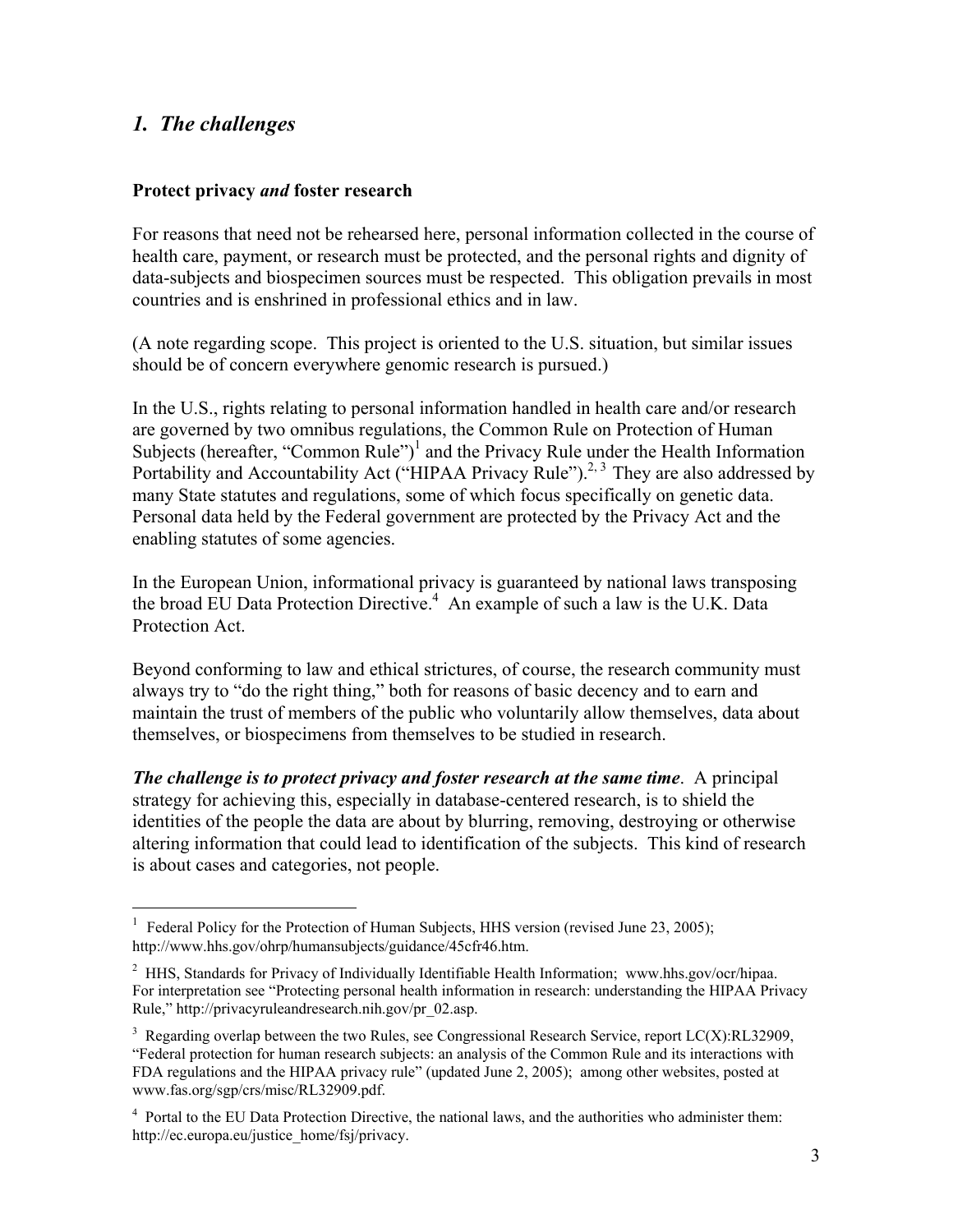#### **Re-think open release of data?**

Part of the backdrop to this project is the cultural habit of rapid, open release, or at least fairly open release, of genomic data that has been adopted by the involved scientists and institutions since the beginning of the genomic endeavor. Sociologically it is one of the defining features of the field. It has greatly facilitated research across political, sectoral, and disciplinary boundaries, and it has been consonant with, indeed has stimulated, the growing emphasis on scientific data-sharing and open publication generally.

As early as 1991 the National Center for Human Genome Research (the predecessor to NHGRI) and the Department of Energy required that sequence data be released within six months. Then in 1996 the International Human Genome Sequencing Consortium adopted so-called "Bermuda Principles," which encouraged rapid release into the public domain of sequence assemblies of 1-2 kilobases or greater.<sup>5</sup> In 1997 NHGRI required grantees to release sequence assemblies within 24 hours, and in 2000 it extended the policy to require weekly publication of raw sequence traces.<sup>6</sup> NIH and other institutions set up the necessary databases to receive and distribute the data. The approach served the fast-moving research so effectively that in 2003 the community developed more detailed "Fort Lauderdale Principles," outlining roles for funding organizations, data producers, and data users.<sup>7</sup>

HapMap is an example of a project that follows the Principles: $8$ 

As is now standard practice in large-scale genomic research projects, the International HapMap Consortium follows a policy of releasing data as quickly as possible, anticipating that they will be useful for many investigators. The Consortium anticipates that the Project's data will be used in many ways, such as in developing new analytical methods, in understanding patterns of polymorphism, linkage disequilibrium, and haplotype associations, and in guiding selection of markers to map genes affecting specific diseases. Thus, the Consortium recognizes that the data are available to all users for any purpose.

NIH generally believes that "data should be made as widely and freely available as possible while safeguarding the privacy of participants and protecting confidential and proprietary data." Accordingly, it requires that applicants for grants exceeding \$500,000 include in their application a plan for sharing final research data, or a clear justification of not sharing. $9$  NIH's rationale is that:

<sup>&</sup>lt;sup>5</sup> David R. Bentley, "Genomic sequence information should be released immediately and freely into the public domain," *Science* 274, 533-534 (1996).

<sup>&</sup>lt;sup>6</sup> NHGRI, "Reaffirmation and extension of NHGRI rapid data release policies" (February 2003); www.genome.gov/10506537.

<sup>&</sup>lt;sup>7</sup> Wellcome Trust (writing as convenor), "Sharing data from large-scale biological research projects: A system of tripartite responsibility" (2003); www.wellcome.ac.uk/assets/wtd003207.pdf.

<sup>&</sup>lt;sup>8</sup> "The responsible use and publication of HapMap data"; www.hapmap.org/guidelines\_hapmap\_data.html.en.

<sup>&</sup>lt;sup>9</sup> NIH, "Final NIH statement on sharing research data" (2003) and related documents; http://grants.nih.gov/grants/policy/data\_sharing.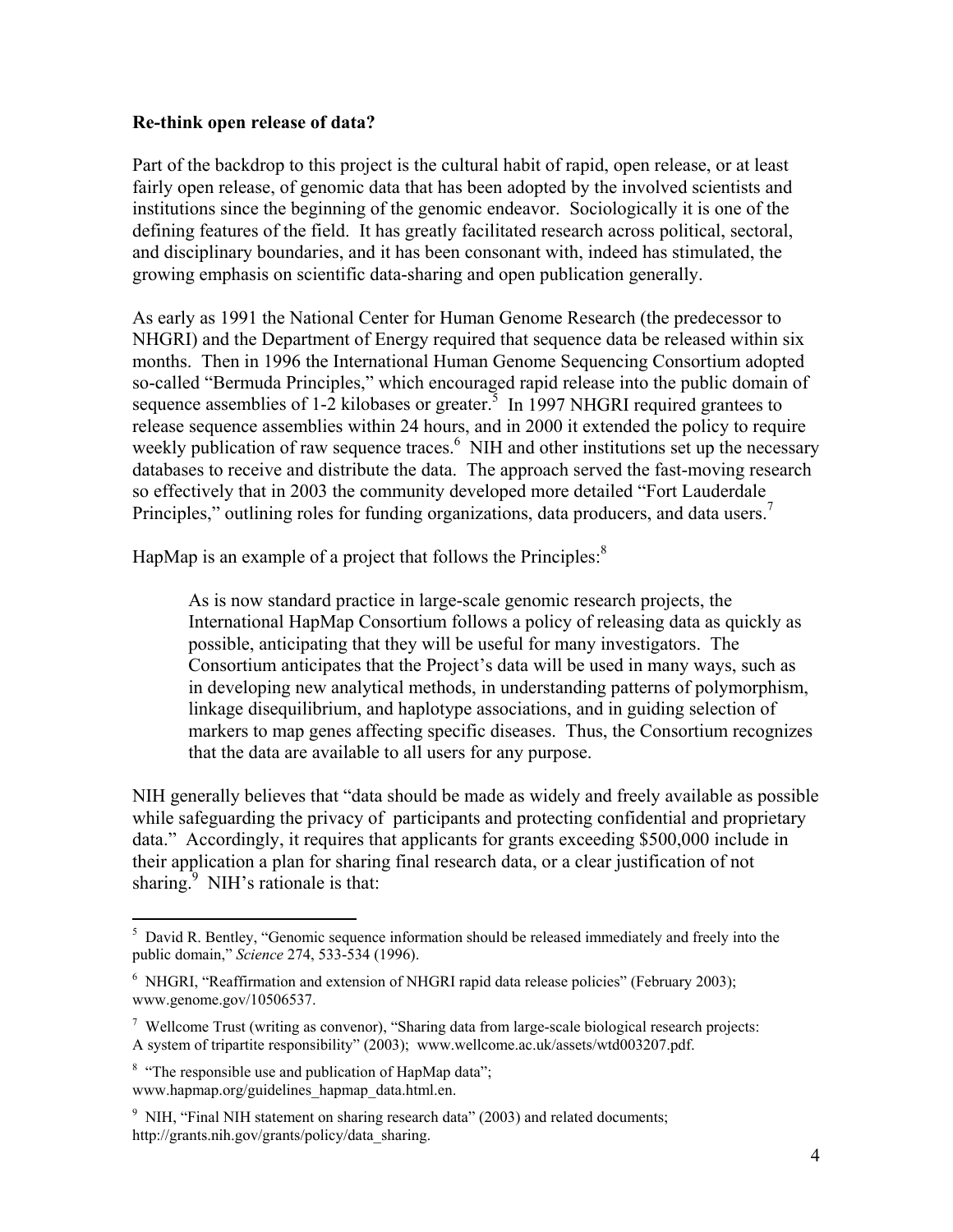Sharing data reinforces open scientific inquiry, encourages diversity of analysis and opinion, promotes new research, makes possible the testing of new or alternative hypotheses and methods of analysis, supports studies on data collection methods and measurement, facilitates the education of new researchers, enables the exploration of topics not envisioned by the initial investigators, and permits the creation of new datasets when data from multiple sources are combined.

(Less often mentioned as a rationale, at least until recently, is that early open release of data establishes their precedence as obvious "prior knowledge," thereby preventing their being claimed as proprietary know-how in patents and made less accessible for research use.)

There is no question about the research advantages of such principles or policies. Nor is there question about flexibility, as the Fort Lauderdale Principles and the policies based on them have never been construed as being absolute or encouraging the transgression of people's rights.

However. Part of the remit of this project is to examine whether in the future, genomic data, with various clinical or other associated data, will have to be modified to reduce identifiability and/or held back for controlled release, to a greater extent than has been done up to now.

A cautionary remark about language. Experts in this arena often speak of "public" data or "open" publication. But the usages are sloppy, and may refer either to data that truly are in the public domain, as when posted on a freely accessible website, or, quite differently, to data that only the "professional public" outside the custodian organization may apply to use, under conditional terms. Care should be taken with "public" and "open," as either can justifiably be understood by lay audiences as implying that data are being exposed to plain public view.

#### **Issues arising as genomics matures**

Many big new initiatives − including the Genetic Association Information Network (GAIN), The Cancer Genome Atlas (TCGA), the Genes and Environment Initiative (GEI), U.K. Biobank, the NHGRI Medical Sequencing Program, and many other projects – will:<sup>10</sup>

- $\Box$  generate data that are fine-grained, of wide genome coverage, and person-specific
- $\Box$  categorize many data with respect to disease-related genes or disease diagnosis
- $\Box$  maintain links, at least indirectly, to clinical, family, social, and demographic data
- $\Box$  and do all this on material from very large numbers of people.

 $10$  For brief sketches of a few such projects, see the Appendix.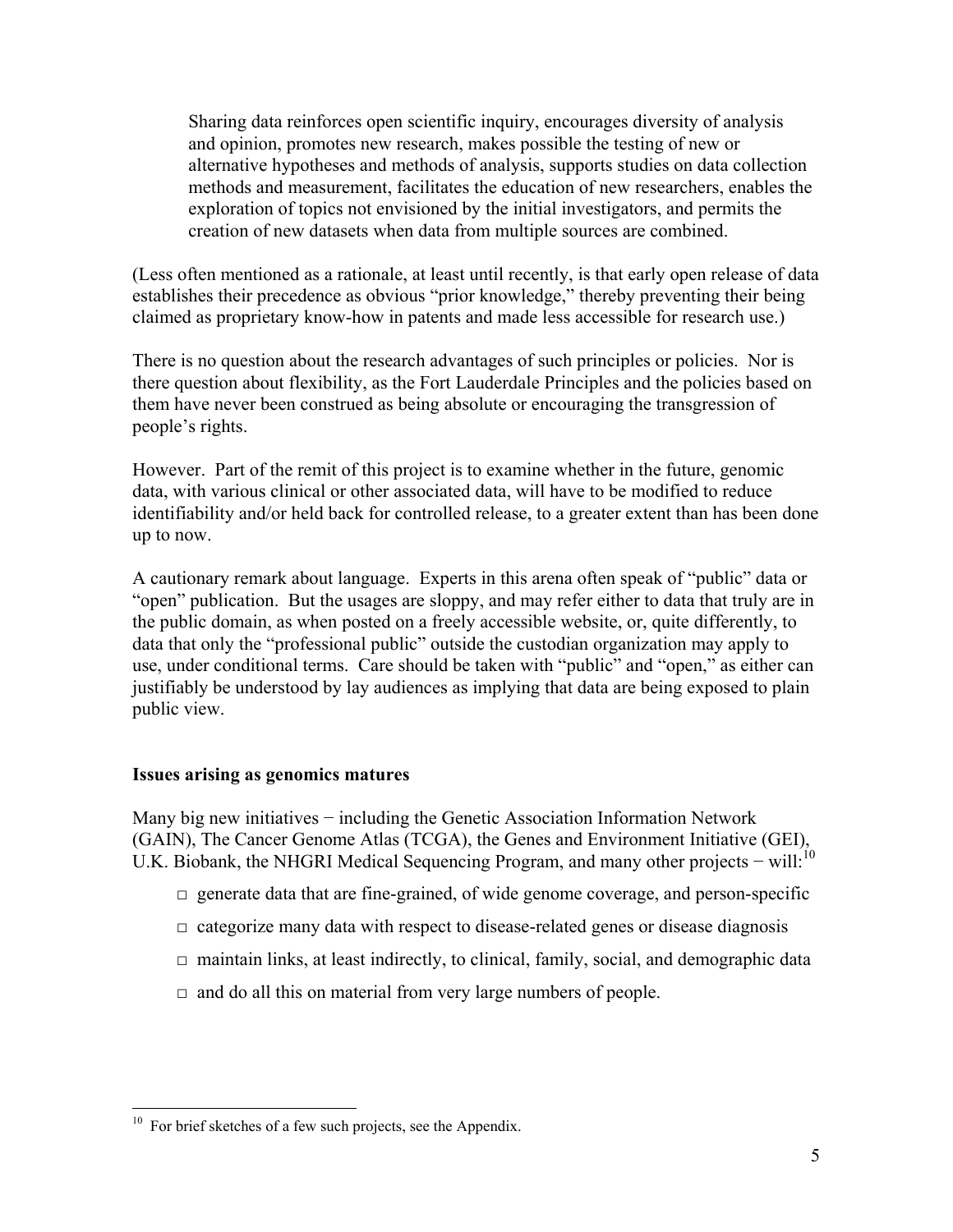And they will release the resulting data into a world that will:

 $\Box$  continue to assemble identified, or at least circumstantially characterized, police, military, and other DNA and genomic reference collections

 $\Box$  increasingly integrate genomic data with personal medical records

 $\Box$  as genotyping costs drop and knowledge increases, become more routinely capable of matching data to reference collections and inferring probabilistic implications for physical appearance, mental health, and illness risks

 $\Box$  continue to amass databases on most aspects of people's lives, with incentives to link those databases with genomic data for research, healthcare, public health, administrative, marketing, forensic, and other purposes

 $\Box$  continue to worry about the risks of erroneous or malicious identity disclosure and consequent embarrassment, blackmail, group stigmatization, financial fraud, or negative discrimination for health or life insurance, employment, promotion, mortgages, or loans.

Recently several observers have served serious notice that genomic data are becoming more identifiable.

Malin and Sweeney showed that DNA sequences unlabelled as to demographics or identifiers, if interpreted for some common disease genes and probabilistically screened against publicly available data (such as the detailed hospital discharge data that are publicly accessible in some States), can sometimes be narrowed-down to a few individuals.<sup>1</sup>

In a different approach, Malin argued that DNA sequences can be mapped against family disease-incidence patterns, hospital visit patterns, and other data, and be identified by "trail analysis."<sup>12</sup>

Concerned that "genome-wide association studies now routinely use more than 100,000 SNPs to genotype individuals" and that current protections are inadequate, McGuire and Gibbs have recommended that sequencing research be clearly designated human-subjects research − thus requiring more elaborate consent and closer scrutiny by Institutional Review Boards (IRBs) − and that tiered approaches, in which the data-subjects have more say in determining how data are released and by whom they can be used, should be adopted for release of genomic data.<sup>13</sup>

Bradley Malin and Latanya Sweeney, "Determining the identifiability of DNA database entries," *Proceedings of the American Medical Informatics Association Symposium 2000*, 537-541 (2000); available at http://privacy.cs.cmu.edu/dataprivacy/projects/genetic/dna1.html.

<sup>&</sup>lt;sup>12</sup> Bradley A. Malin, "An evaluation of the current state of genomic data privacy protection technology and a roadmap for the future," *Journal of the American Medical Informatics Association* 12, 28-34 (2005).

<sup>13</sup> Amy L. McGuire and Richard A. Gibbs, "No longer de-identified," *Science* 312, 370-371 (2006).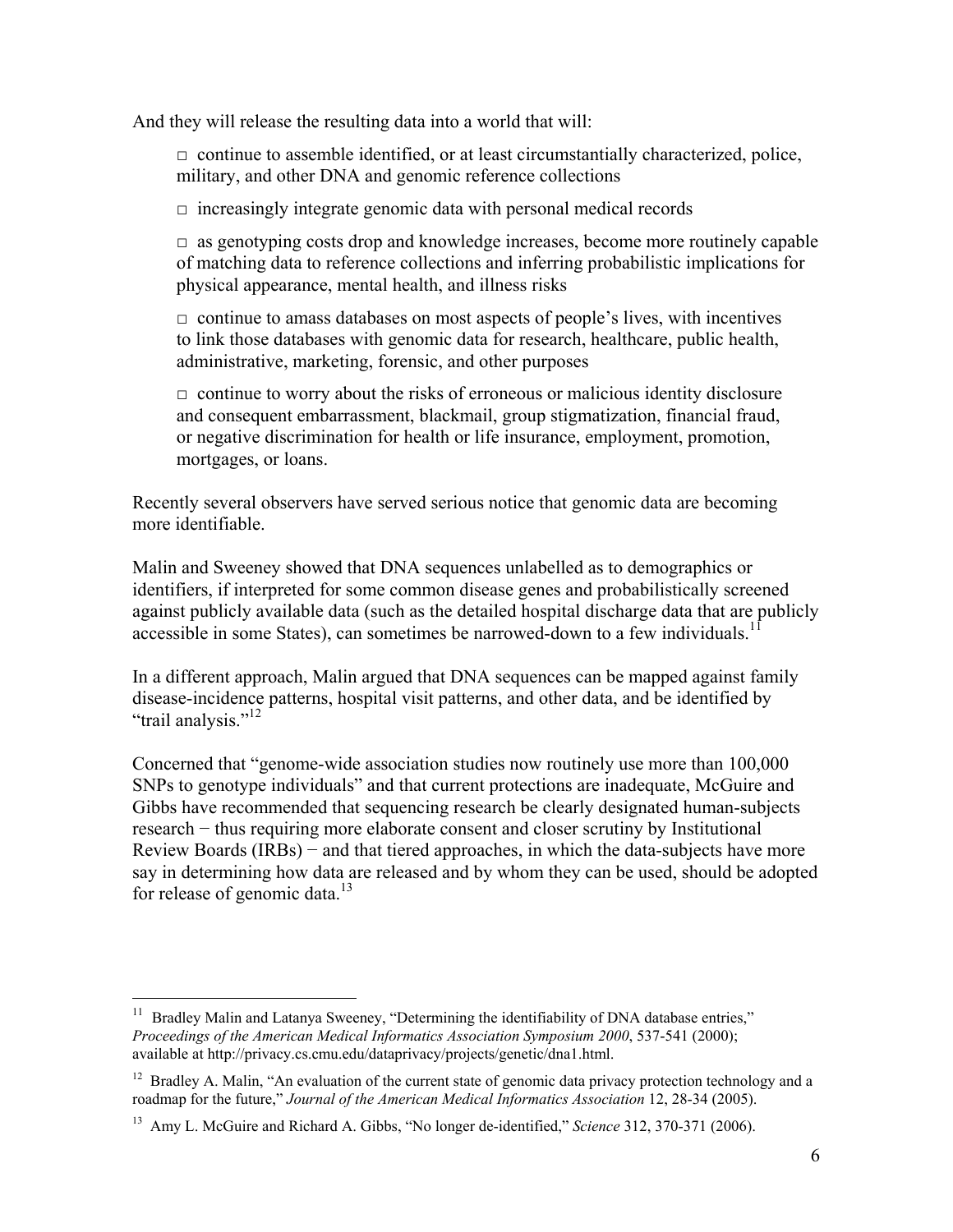Getting things right in this area, Foster and Sharp have remarked, will have implications broader than (just) facilitating genomic research: $<sup>14</sup>$ </sup>

The challenges of using linked genotype−phenotype data for medical-sequencing projects prefigures issues that will arise in future uses of many existing biological samples linked to phenotypic information, including disease registries, hospital-based tissue collections and prospective cohort studies. Thus, developing effective strategies for addressing these challenges in medical-sequencing research can inform a much broader set of issues in the ethical conduct of research.

And finally, an observation by this author about subject selection and a question about consent. The Human Genome and HapMap projects have genotyped DNA from only a few very carefully selected people who have consented to the analysis and open publication only after thorough explanation and discussion. But such painstaking selection and consent negotiation cannot as a general matter be expected for future projects involving many people. As an ethical matter, should consent be relied upon to justify open publication of data that are potentially identifiable?

There is ample cause for concern, and work to be done.

<sup>&</sup>lt;sup>14</sup> Morris W. Foster and Richard R. Sharp, "Ethical issues in medical-sequencing research: implications of genotype−phenotype studies for individuals and populations," *Human Molecular Genetics* 15, R45-R49 (2006).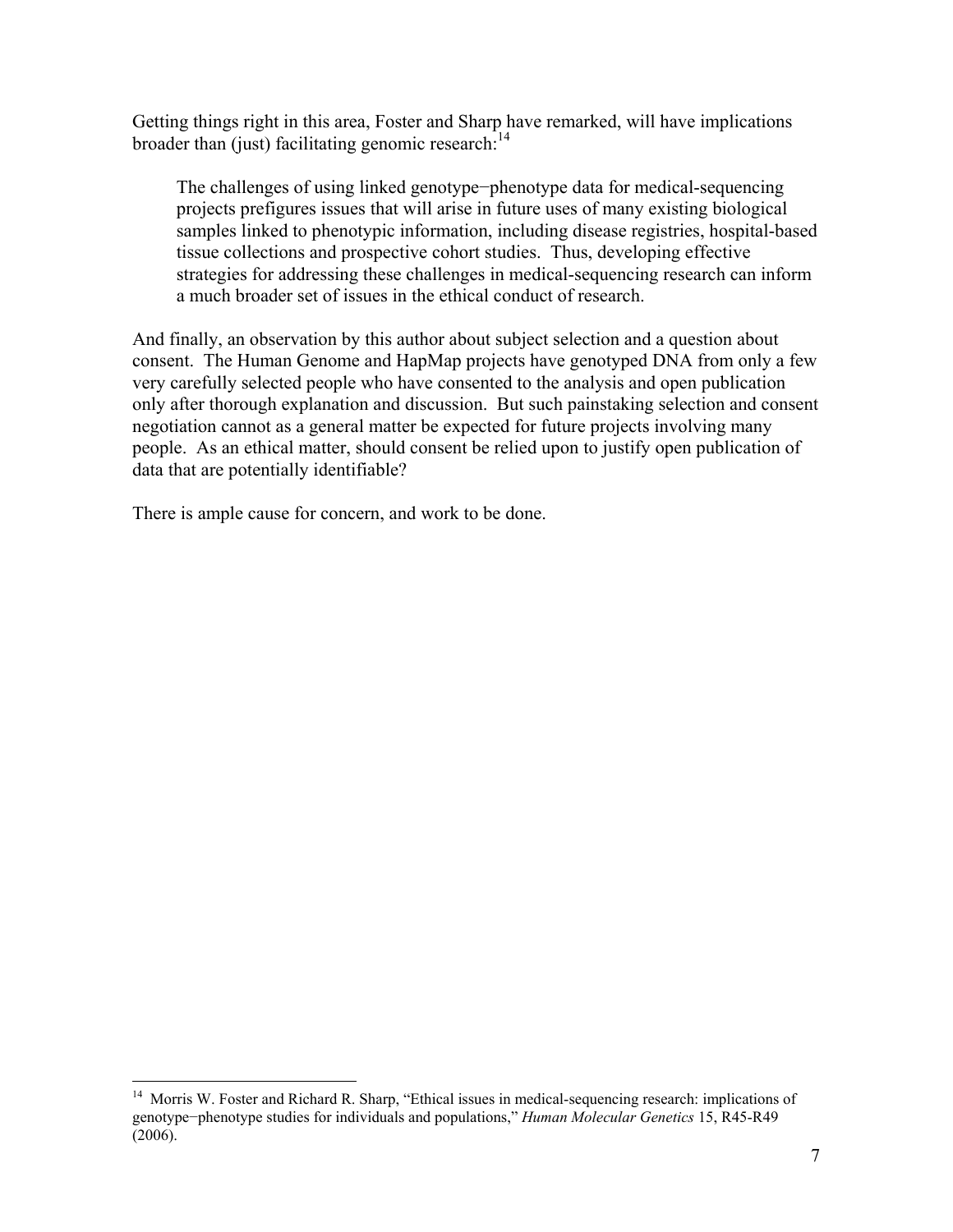## *2. Identifiability and identifiers*

#### **"Identifiability"**

Identifiability is the potential associability of data with persons. Identifiability runs a spectrum, from overtly identified, to possibly deductively identifiable, to absolutely unidentifiable.

In legal regimens, indirect identifiability is as important as direct. For instance, the HIPAA Privacy Rule applies to "individually identifiable health information," i.e. "information that identifies an individual; or with respect to which there is a reasonable basis to believe the information can be used to identify the individual" (§160.103).

Similarly, the U.K. Data Protection Act applies to all "personal data," "data which relate to a living individual who can be identified  $-$  (a) from those data, or (b) from those data and other information which is in the possession of, or is likely to come into the possession of, the data controller," the person legally responsible for determining the purposes for which, and manner in which, the data are handled  $(SI.1-(1))$ .<sup>15</sup>

If data aren't identifiable they aren't "personal," and a variety of rights and obligations that apply to personal data may not be relevant. General rights of informational privacy, and professional obligations of medical confidentiality, for example, usually apply only to data that are "about" real people.

Almost all health data are initially collected as identified data, whether for healthcare, public health, or research purposes. Data can be de-identified in a variety of ways and to varying degrees, either irreversibly or reversibly. De-identification is a crucial strategy for research.

## **Identifiers**

For any set of data about people, three sorts of identifying factors − commonly, although a bit too casually, referred to as "identifiers" − can be distinguished:

**Administrative or demographic tags** (name, Social Security number, email address, hospital name, Zip code...)

**Overt descriptors** (gender, eye color, height, blood type, scars, asthma...)

**Indirect clues** (medication use, number of children, spouse's occupation, circumstances of emergency-room admission...).

<sup>1</sup> <sup>15</sup> Although the Act applies only to data about living individuals, professional guidance in the U.K. advises that medical data should be held in confidence after death as well. Because of the implications for relatives, the issue of protection of DNA and genomic data after death warrants re-evaluation everywhere now.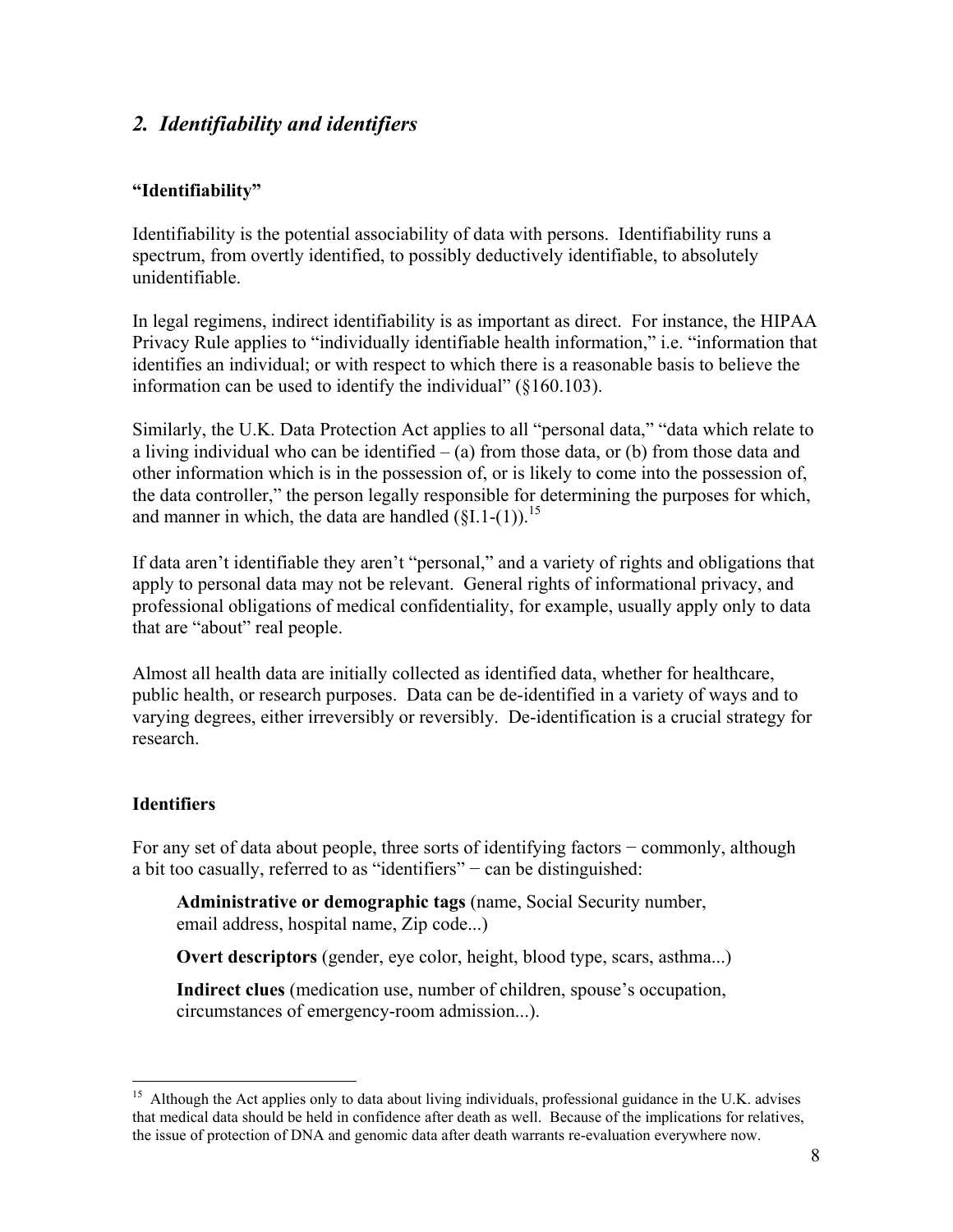Whether particular bits of data alone or in combination should be considered sufficient to identify a person is a matter of judgment. Much may depend on whether partial identifiers can be linked with identified or identifiable data in public or other databases.

The HIPAA Privacy Rule illustrates the practical challenges. The Rule provides that for data to be considered adequately de-identified and therefore not subject to its provisions, a number of listed descriptors must be absent. (See Figure 2, at the end of this chapter, known to aficionados as "the HIPAA List.").

The List comprises identifiers that are linked fairly directly somewhere to name-andaddress; it does not include all prime descriptors of persons. For example, there is no element on the list for health, illness, or disability characteristics, even those that may be evident to simple perception such as hearing impairment, palsy, albinism, limp, or wheelchair dependency. Presumably the assumption is that these will be caught by the "any other" element  $(R)$ , even though this relegates a lot to judgment and the qualifier "unique" is subject to interpretation. One may wonder whether  $(R)$  covers, for example, an International Classification of Diseases code ("ICD-10 L40" = psoriasis vulgaris).

Knowing a few of the elements on the List may or may not allow identification, and even knowing a person-unique fact such as Social Security number allows identification only if it can be traced through some other source, such as a Social Security look-up database. It is obvious that some identifying elements are pretty weak in evidentiary power, at least if they aren't linked with other data. But some others, such as birthdate, are stronger.

A word about Limited Data Sets, since they are one of HIPAA's concessions to research and are being used in some genomic projects. For research, the Privacy Rule allows data custodians to release Limited Data Sets, data from which many but not all core identifiers have been stripped (§164.514(b)(5)(e)(2)). Names, electronic communication addresses, and biometric identifiers must not be present, for example, but gender, birthdate, treatment dates, cities, states, Zip codes, and some other potentially identifying clues can remain, as well as substantive health information. When applying to a data custodian to use a Limited Data Set, researchers must specify which data they want and the intended uses, name who will be using the data, commit to enforcing safeguards, and promise that they will not attempt to identify the data-subjects or contact them.

Caution regarding the identifiability of Limited Data Sets is expressed in policies such as that of the Centers for Medicare  $\&$  Medicaid Services:<sup>16</sup>

Limited Data Sets (LDS) contain beneficiary level health information but exclude specified direct identifiers as outlined in the Privacy Rule. LDS are considered identifiable even without the specified direct identifiers. Because the information is considered identifiable, it remains subject to the Privacy Act of 1974 as well. These data are identifiable because of the potential for identifying a beneficiary due to technology, particularly in linking and re-identifying data files.

<sup>1</sup> <sup>16</sup> "Procedures for Limited Data Sets," www.cms.hhs.gov/PrivProtectedData/10\_LimitedDataSets.asp. Provision of CMS data is governed by strict Data User Agreements.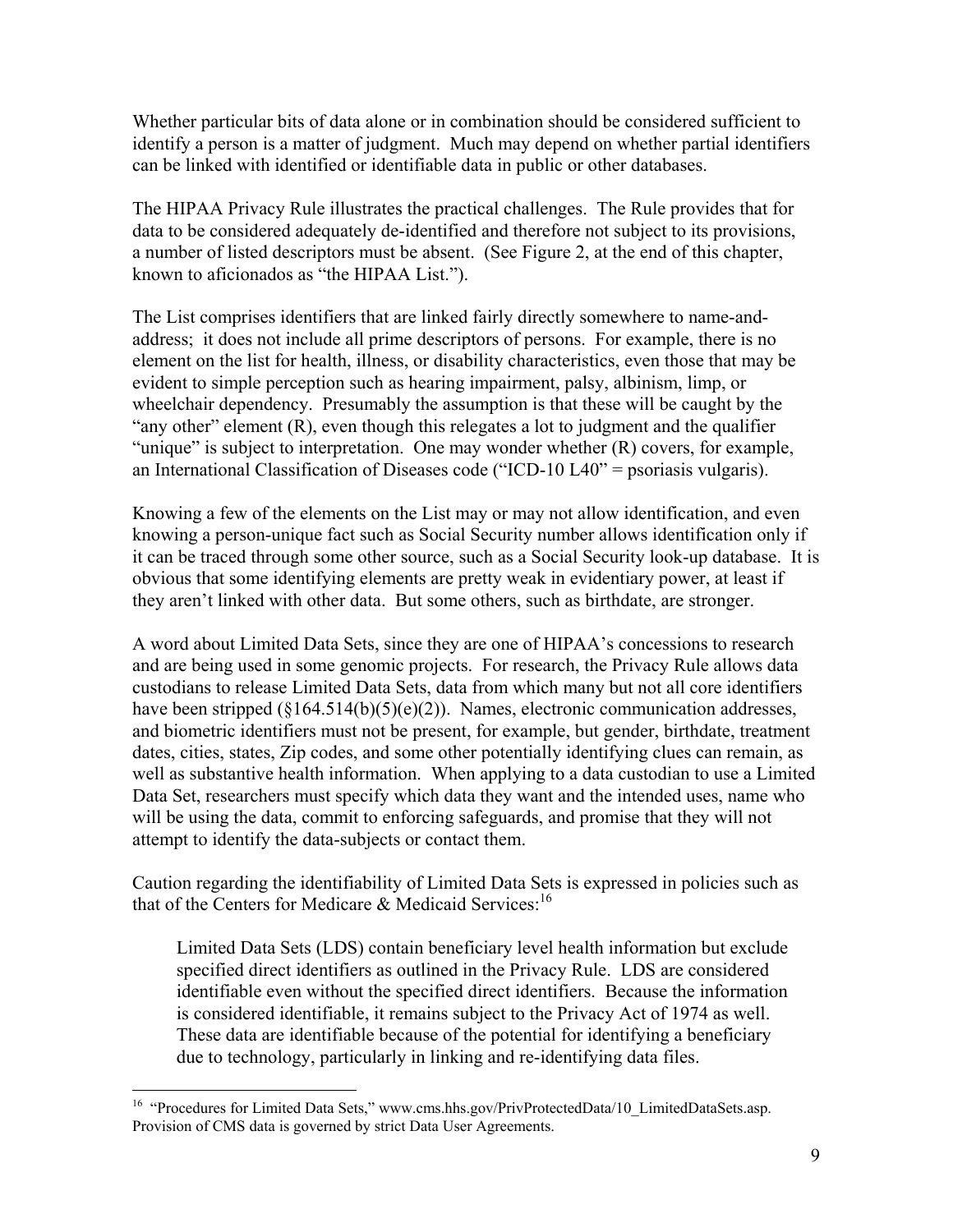Because genomic data have exquisitely fine-grained informational structure, describe fundamental constituents of the person's body, don't change during the lifetime, and can be used for matching and possibly for profiling, surely they must be treated as strong identifiers. This has implications for the safeguarding of genomic data and the ethico-legal standards that govern that safeguarding. For present purposes it is important to contemplate whether now or in the future the HIPAA identifier elements (P), "Biometric identifiers," or (R), "Any other unique identifying number, characteristic, or code," should be interpreted as including genetic or genomic information.

This chapter has used the HIPAA Privacy Rule to illustrate the points, but similar issues arise with all privacy protection regimes.

#### **Terminology**

1

A note regarding terms for various states of identifiability. This author prefers to speak of data as being, simply, either identified or identifiable, or key-coded, or non-identifiable.<sup>17</sup> Approximate synonyms used in various professional cultures are as follows.

| Figure 1. Concordance of identifiability terms |                                                                                                          |                                                                                  |  |  |  |
|------------------------------------------------|----------------------------------------------------------------------------------------------------------|----------------------------------------------------------------------------------|--|--|--|
| identified or identifiable                     | key-coded                                                                                                | non-identifiable                                                                 |  |  |  |
| personal<br>nominative                         | reversibly de-identified<br>linked anonymized<br>pseudonymized<br>pseudoanonymized<br>encrypted<br>coded | irreversibly de-identified<br>unlinked anonymized<br>unidentifiable<br>anonymous |  |  |  |

Use of "key-coded" avoids such awkward expressions as "pseudonymized" and helps the public understand the approach. "Encryption" is now taken in everyday speech to mean the scrambling of messages to keep them secret en route. "Coding" is universally used in the health sciences to refer to the classification of diseases, drugs, and procedures to standard categories. The central feature of a system that maintains the potential to reassociate substantive data with identifying data is the key: hence, key-code.

<sup>17</sup> For some considerations in key-coding see William W. Lowrance, *Learning from Experience: Privacy and the Secondary Use of Data in Health Research* (The Nuffield Trust, London, November 2002), pp. 32-33; www.nuffieldtrust.org.uk/ecomm/files/161202learning.pdf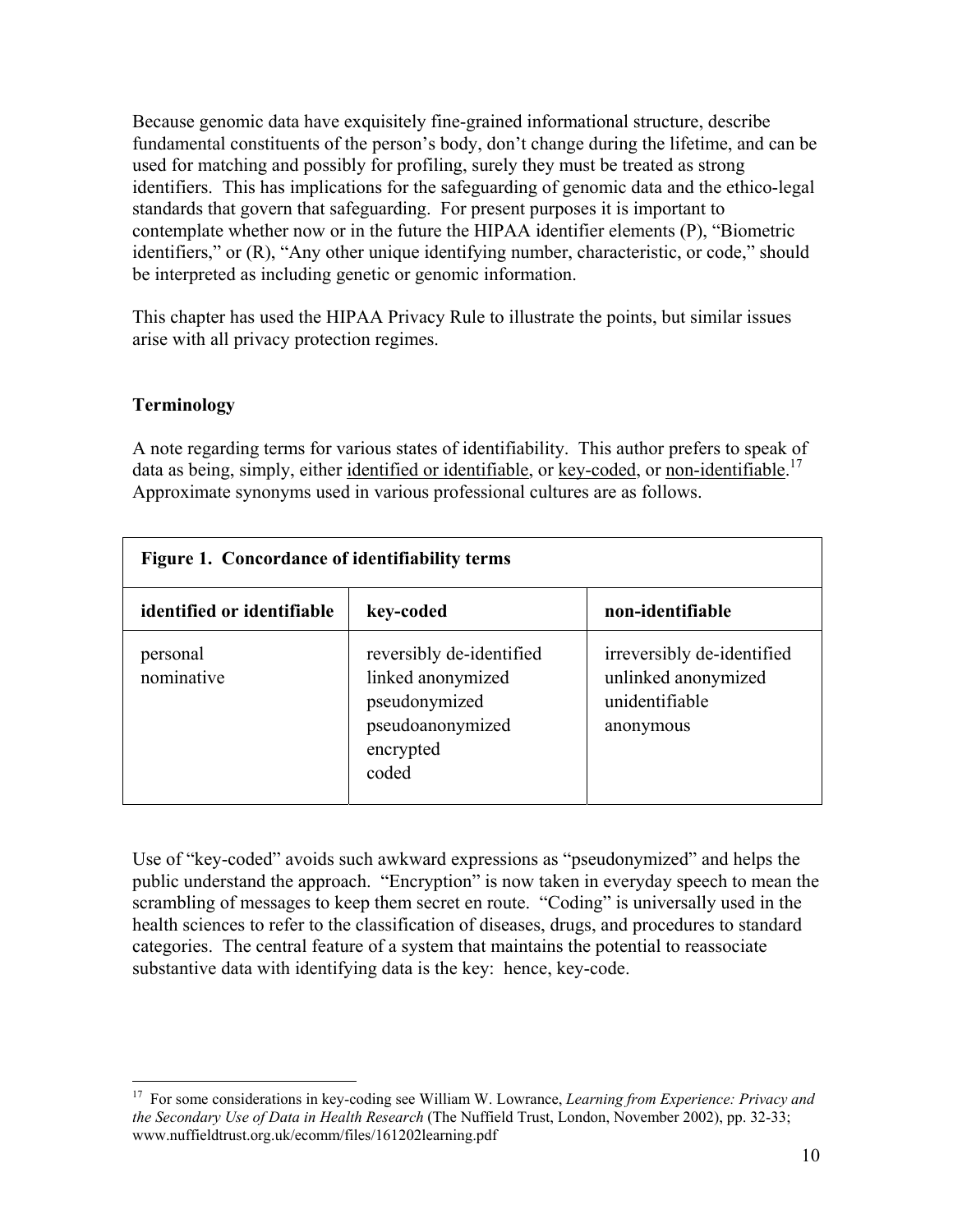## **Figure 2. The HIPAA Privacy Rule's identifier list (§164.514(b)(2))**

(i) A covered entity may determine that health information is not individually identifiable health information only if... the following identifiers of the individual or of relatives, employers, or household members of the individual, are removed:

(A) Names;

(B) All geographic subdivisions smaller than a State, including street address, city, county, precinct, zip code, and their equivalent geocodes, except for the initial three digits of a zip code if, according to the current publicly available data from the Bureau of the Census:

 (1) The geographic unit formed by combining all zip codes with the same three initial digits contains more than 20,000 people; and (2) the initial three digits of a zip code for all such geographic units containing 20,000 or fewer people is changed to 000;

(C) All elements of dates (except year) for dates directly related to an individual, including birth date, admission date, discharge date, date of death; and all ages over 89 and all elements of dates (including year) indicative of such age, except that such ages and elements may be aggregated into a single category of age 90 or older;

(D) Telephone numbers;

(E) Fax numbers;

(F) Electronic mail addresses;

(G) Social security numbers;

(H) Medical record numbers;

(I) Health plan beneficiary numbers;

(J) Account numbers;

(K) Certificate/license numbers;

(L) Vehicle identifiers and serial numbers, including license plate numbers;

(M) Device identifiers and serial numbers;

(N) Web Universal Resource Locators (URLs);

(O) Internet Protocol (IP) address numbers;

(P) Biometric identifiers, including finger and voice prints;

(Q) Full face photographic images and any comparable images; and

(R) Any other unique identifying number, characteristic, or code...

[and]

(ii) The covered entity does not have actual knowledge that the information could be used alone or in combination with other information to identify an individual who is a subject of the information.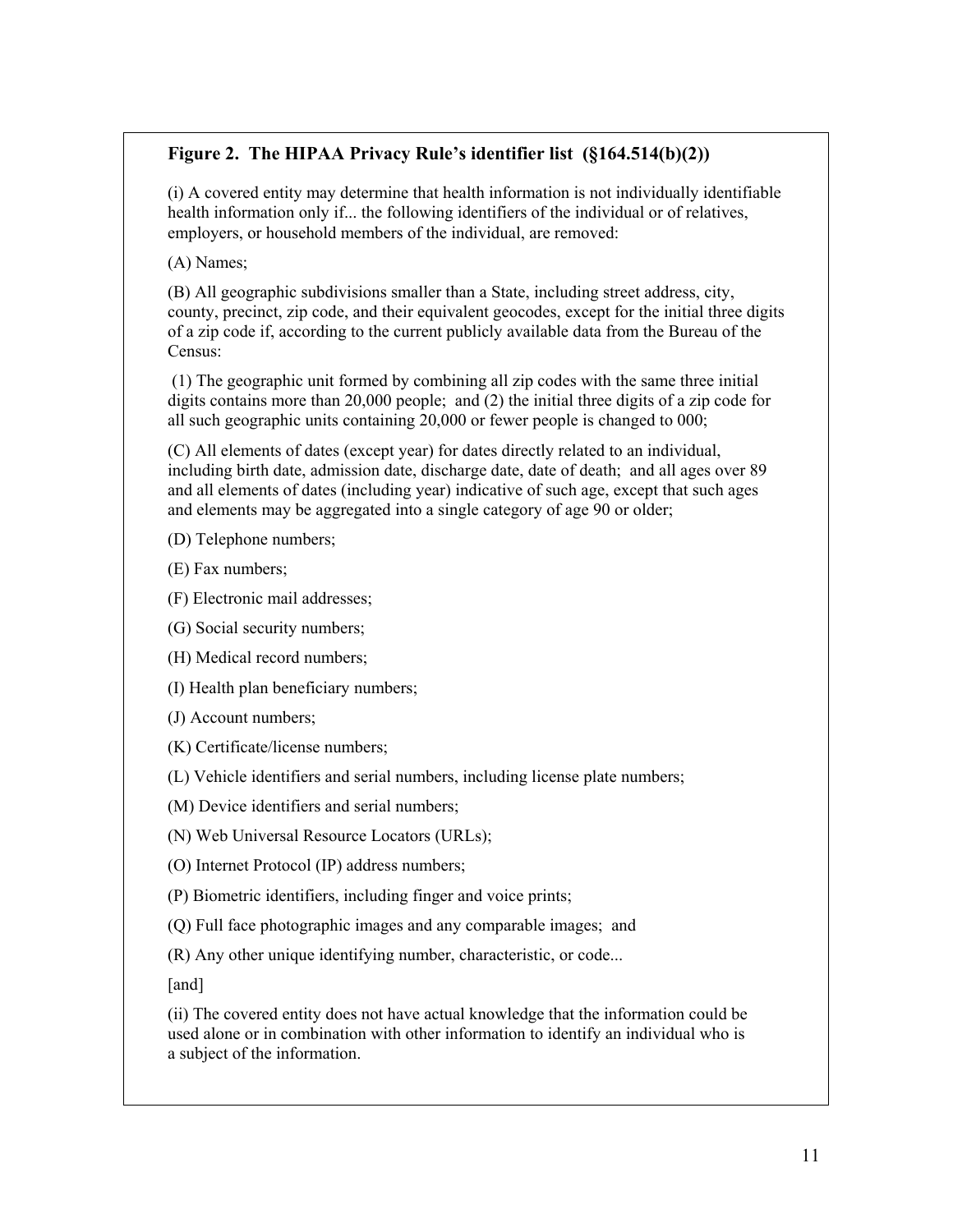## *3. Strategies for identifying non-identified genomic data*

With detailed individual-level genomic data, such as SNPs and sequences, there are three basic and very different approaches to identifying the person to whom the data pertain, which will be discussed in turn:

- $\Box$  Matching genotype against reference genotype
- $\Box$  Linking genomic+associated data with other data
- $\Box$  Profiling from genomic characteristics.

These strategies can be used for socially desired purposes such as fighting crime and terrorism and identifying victims of accidents, disasters, epidemics, or war. They can also be used for nefarious purposes.

## **Matching genotype against reference genotype**

1

Lin, Owen, and Altman have analyzed the chances of random matching of unidentified genotype data against reference-collection data and concluded that "specifying DNA sequence at only 30 to 80 statistically independent SNP positions will uniquely identify a single person." (They mean uniquely *match*, i.e. confirm that two samples come from the same identical person; whether it *identifies* anybody in the normal-talk sense depends on whether the reference data themselves are personally identified.) They go on and say that randomly changing 10% of SNPs, or binning using standard statistical techniques, do not change this conclusion.<sup>18</sup>

Identified forensic-purpose biospecimens from millions of people are held by the criminal justice system and the armed services. Most forensic matching focuses on a standard panel of short tandem repeat polymorphisms ("STRPs"). The identification efficacy is as high as it would be if SNPs were used.<sup>19</sup>

Literally countless biospecimens, and a growing number of genomic analyses, are held by medical, public health, and health research institutions. A practical source of reference for identifying victims and criminals is blood relatives' genotypes.<sup>20</sup>

Matching is possible to a high degree of certainty if very much of the genome is available. Its reliability is substantially higher than that with the matching of fingerprints or retinal scans.

<sup>18</sup> Zhen Lin, Art B. Owen, and Russ B. Altman, "Genomic research and human subject privacy," *Science*  303, 183 (2004), with supporting calculations at www.sciencemag.org/cgi/content/full/305/5681/183/DC1.

<sup>19</sup> A standard text is John M. Butler, *Forensic DNA Typing*, 2nd edition (Elsevier, Amsterdam and Boston, 2005).

<sup>&</sup>lt;sup>20</sup> Frederick K. Bieber, Charles H. Brenner, and David Lazar, "Finding criminals through DNA of their relatives," *Science* 312, 1315-1316 (2006).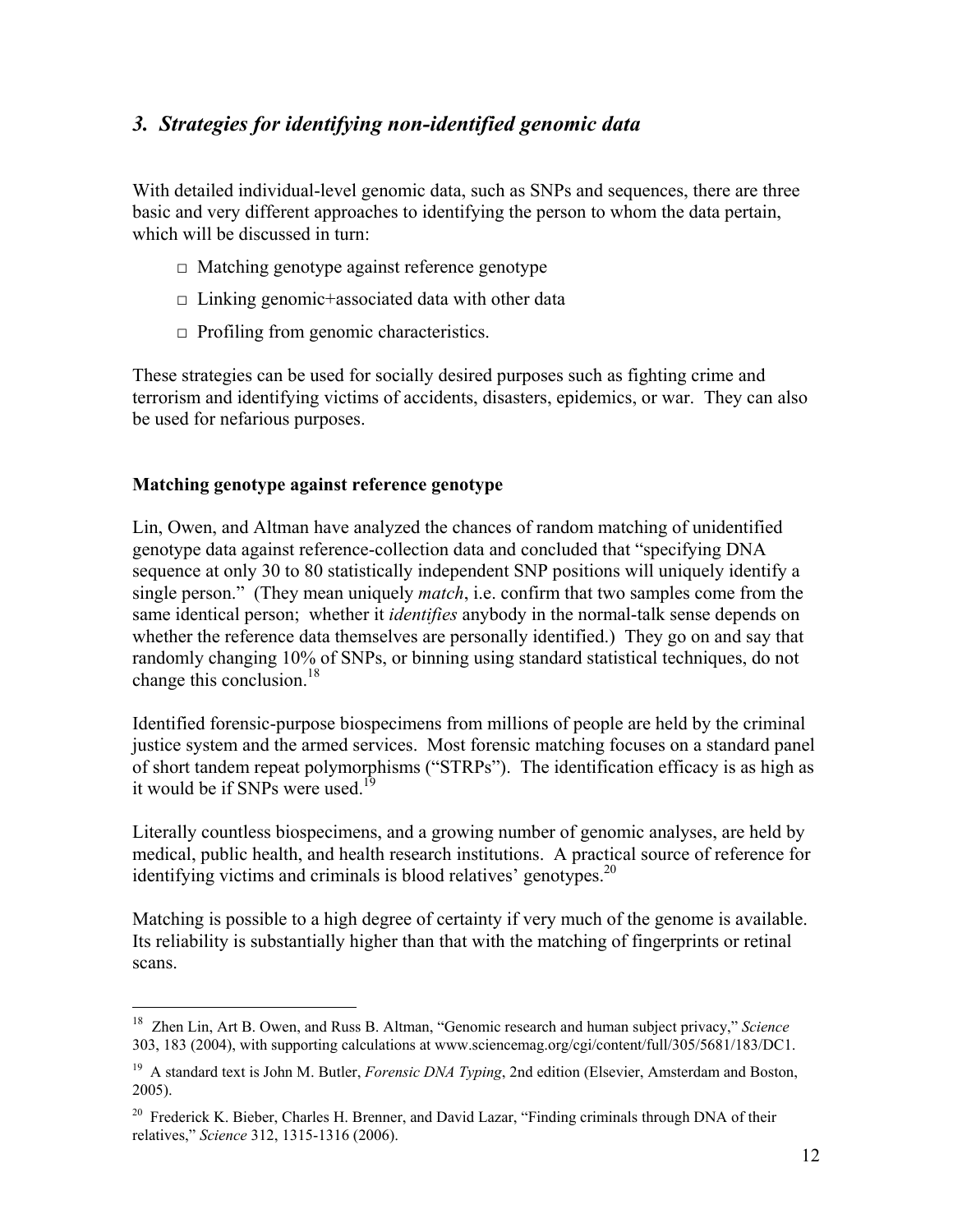Questions about matching include:

**Q1**: How "much" genome, i.e. how many megabases, SNPs, STRPs, traces, genes, or other amounts of information, is sufficient for identifying by matching? Surely a gene or two is not enough, but how much is?

 (The answer seems to be, "It depends" − it depends on the density, or resolution, of mapping, the extent of genome covered, the rarity of variants, the degree of linkage disequilibrium, and other factors.)<sup>21</sup>

**Q2**: Is it possible to draft at least semi-quantitative criteria for setting thresholds of identifiability, for instance in technical guidance?

 (The answer to the previous question implies that this will remain a matter of judgment. But maybe risk-analytical approaches can be devised.)

#### **Linking genotype+associated data with other data**

1

A second route to identifying genotyped subjects is deduction by linking and matching genotype+phenotype (or +other data) with data in health, demographic, administrative, employment, criminal, military service, hazard exposure, disaster response, or other databases. Often the context as regards exposure, disease, or locale strongly suggests which external databases may yield useful information. If the data linked-to are overtly identified, the task is straightforward. If the data linked-to are not fully identified, inferential matching and narrowing-down may be possible.

Statisticians possess an array of well tested techniques for identifying data-subjects from partial data, and an equally well tested array of techniques for obfuscating inferential  $\frac{1}{1}$ dentification<sup>22, 23</sup>

There is no shortage of external sources of identified data. There are so many public and commercial databases about people's lives, especially in the U.S., that it requires databases of databases and enables a lucrative look-up/hunt-down industry.24 Just a few familiar examples of accessible data are those about birth, marriage, divorce, and death, home and business addresses and telephone numbers, voter registration, motor vehicle and boat registration, real estate ownership, police and court proceedings, organization membership,

<sup>21</sup> Zhen Lin, Russ B. Altman, and Art B. Owen, Letter, "Confidentiality in genome research," *Science* 313, 441-442 (2006).

 $^{22}$  A rich source is the American Statistical Association's website on Privacy, Confidentiality, and Data Security; www.amstat.org/comm/CmtePC. Another is the Federal Committee on Statistical Methodology's *Working Paper 22*; "Report on statistical disclosure limitation methodology," www.fcsm.gov/working-papers/spwp22.html.

<sup>23</sup> A standard text is Josep Domingo-Ferrer, editor, *Inference Control in Statistical Databases* (Springer-Verlag, Berlin, 2002).

 $24$  Thousands of databases, many of them holding voluminous personally identified information, can be consulted via services such as www.searchsystems.net and www.choicepoint.com.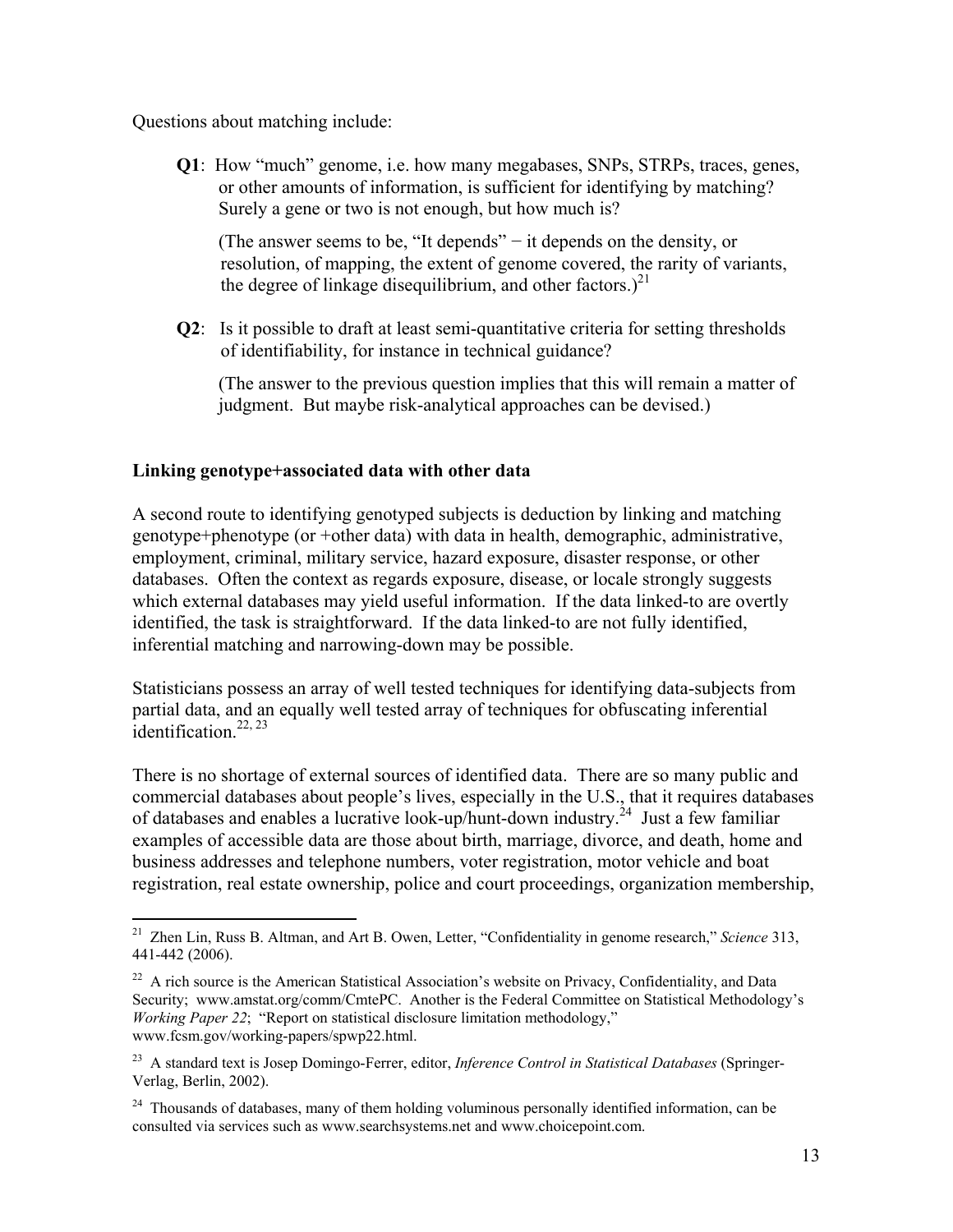professional licensing, government employment, and in some states hospital discharge. Family pedigree databases can provide complementary information.

Beyond these databases, of course the health arena holds uncountably more confidential but conditionally accessible data ranging from medical care and payment records to perinatal genetic screening results, Guthrie cards, disease registries, and implant registries.

Obviously, barring the availability of a reference genotype collection, genotype+phenotype (or +other) data are much more vulnerable to being inferentially identified than genotype data alone are. Thus careful attention will have to be paid as health research moves, inevitably, toward linking genomic data with clinical and social data.

#### **Profiling from genomic characteristics**

Increasingly now there is concern about whether a probabilistic profile of an individual can be inferred from genotype. This amounts to *describing* rather than actually *identifying*. Making such inferences depends on being able to interpret how particular genomic factors contribute to determining bodily characteristics or behavioral or disease likelihoods, and then developing a composite description of the person. Such a description can only be a probabilistic profile against which candidates can be screened, and any further narrowingdown depends on linking with other evidence.

As the population frequencies of SNPs and STRPs become better known, both kinds of markers are being used to construct profiles of ethnicity. Forensic approaches have tended to use STRPs, perhaps because STRP data are the principal sort held in police collections (for matching), but profiling based on them suffers from such limitations as the fact that  $\overrightarrow{STR}$  loci mutate relatively rapidly.<sup>25</sup> As millions of SNPs become analyzed and the ancestry of the DNA sources is characterized, the patterns tend to suggest profiles.<sup>26</sup>

It is sometimes rumored that the FBI, CIA, and other agencies are developing systems for profiling suspects based on genomic data, and not just with reference to ethnicity. Apparently from time to time they have explored this avenue, but so far have not found it very productive.<sup>27</sup> They should be expected to pursue genomic profiling when the science has advanced sufficiently.

<sup>&</sup>lt;sup>25</sup> For a review see John M. Butler, "Genetics and genomics of core short tandem repeat loci used in human identity testing," *Journal of Forensic Sciences* 51, 253-265 (2006); ethnicity profiling is discussed on p. 260.

<sup>26</sup> David A. Hinds, Laura L. Stuve, Geoffrey B. Nilsen, Eran Halperin, Eleazar Eskin, Dennis G. Ballinger, Kelly A. Frazer, and David R. Cox, "Whole genome patterns of common DNA variation in three human populations," *Science* 307, 1072-1079 (2005).

 $27$  Anecdotal communications to the author.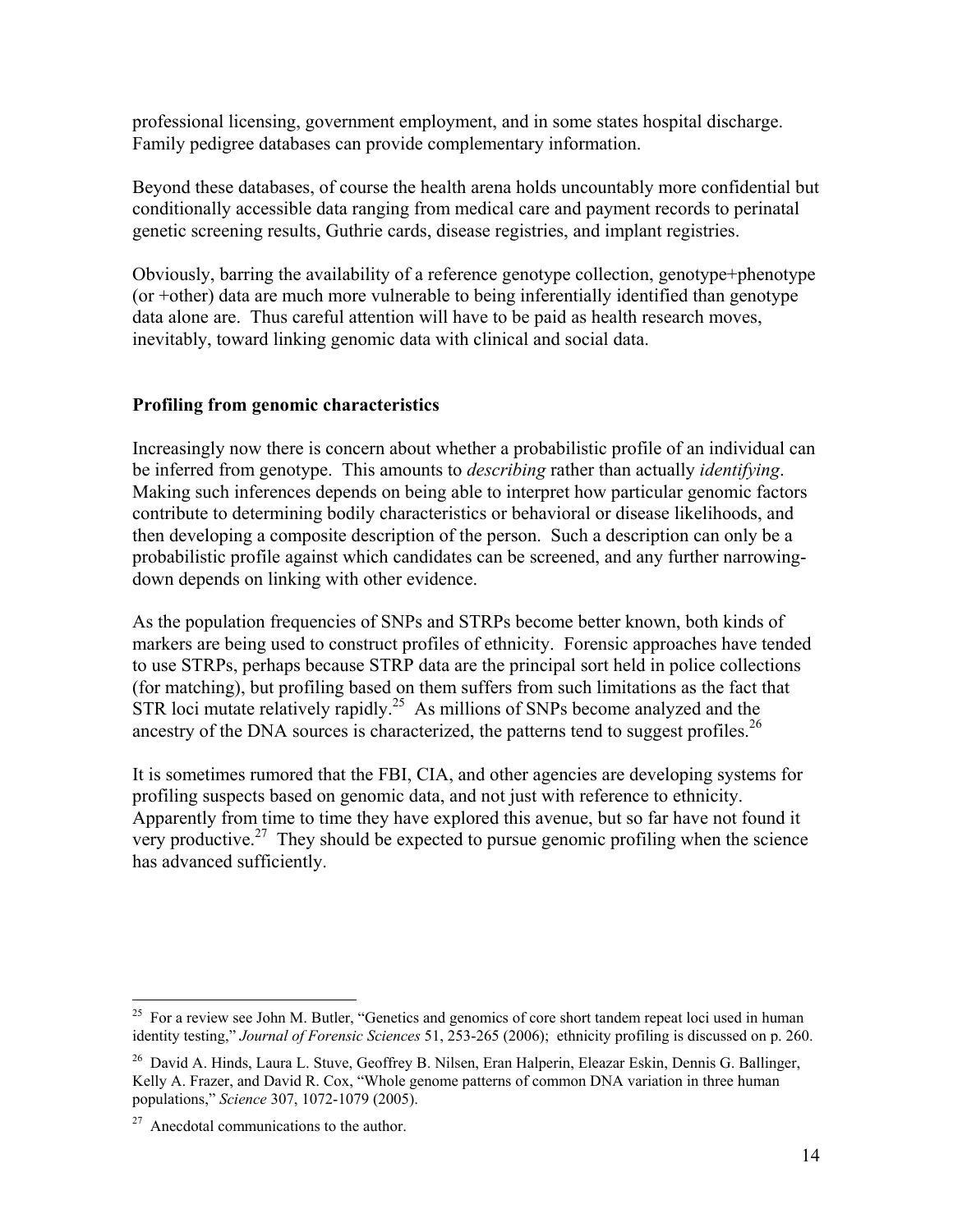Again: Any inference derived by comparing an individual's SNP or STRP markers against the prevalence of those markers in culturally or geographically defined populations can at best yield only a likelihood ratio.<sup>28, 29, 30</sup>

Questions about profiling include:

<u>.</u>

- **Q3**: How accurate can profiling be regarding possible ethnic/racial origins or appearance (acknowledging the definitional ambiguities)?
- **Q4**: Which corporal features can be inferred now, apart from gender, the odds on blood type, skin pigmentation, and overt manifestations of Mendelian disorders? Which might be expected to be deducible before long − height, shoulder width, or other aspects of skeletal build? Hair color or texture? Eye color? Eye shape or other facial features? Cranial, dental? Others?
- **Q5**: Which behavioral or disease attributes − likelihood of being depressive, schizophrenic, alcoholic, violent? Diabetic, hypertensive? Others?
- **Q6**: Shouldn't we assume that in 5−10 years many attributes will be profilable?
- **Q7**: With profiling, "how much" genome has to be known before the data in themselves are usefully descriptive? Again, is it possible to set semi quantitative thresholds of identifiability?

 (The answer will be very different from that to the same question regarding matching.)

<sup>&</sup>lt;sup>28</sup> For perspective see Noah A. Rosenberg, Jonathan K. Pritchard, James L. Weber, Howard M. Cann, Kenneth K. Kidd, Lev A. Zhivotovsky, and Marcus W. Feldman, "Genetic structure of human populations," *Science* 298, 2381-2385 (2002).

<sup>&</sup>lt;sup>29</sup> NHGRI Race, Ethnicity, and Genetics Working Group, "The use of racial, ethnic, and ancestral categories in human genetics research," *American Journal of Human Genetics 77*, 519-532 (2005).

<sup>30</sup> Susanne B. Haga, "Policy implications of defining race and more by genome profiling," *Genomics, Society and Policy* [online] 2 (1), 57-71 (2006); www.gspjournal.com.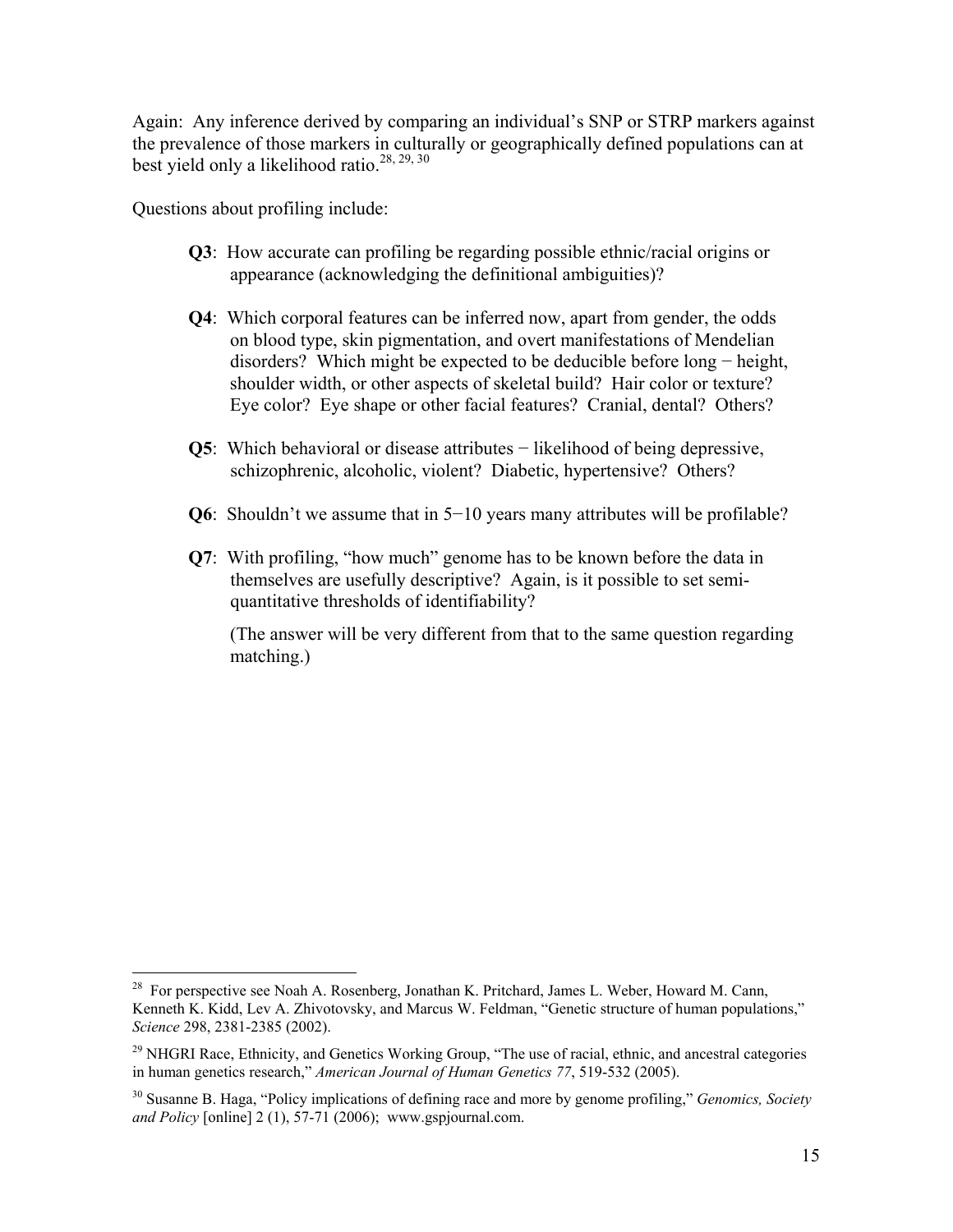## *4. Strategies for de-identifying genomic data*

For reducing identifiability of genomic (perhaps +other) data before releasing them for research, there are three sorts of technical options, which will be discussed in turn:

- $\Box$  Limiting the proportion of genome released
- $\Box$  Statistically degrading the data before releasing
- $\Box$  Sequestering identifiers via key-coding.

#### **Limiting the proportion of genome released**

The first option is to publish only limited segments of genomes, such as sequence traces or only a few variants, along with minimum necessary phenotypic or other data. This requires judgment as to how much to release, which will depend on what genomic region is involved and the circumstances of data or biospecimen collection (for instance, whether the data are openly known to be about people having a particular disease, or who live in a certain region), and be difficult to generalize. It may deny important data to researchers, including data about regions of the genome that they can't know whether they need to know.

In practice many disease-specific projects do limit the portion of genome they release, but it is not clear that they use any criteria other than "no more than necessary." How such a limitation might apply with whole genome association studies, however, is unclear [at least to this author]. Certainly, precautions can be taken, such as releasing sequence traces in such a separated manner that it isn't possible for an external analyst to reconstruct which traces pertain to a single individual's DNA.

The pivotal issue here is the same as was raised in the previous chapter: how to know "how much" genome is too much to release.

#### **Statistically degrading the data before releasing**

The second option is to degrade data before posting, such as reducing precision by lumping G and A as purines, and C and T as pyrimidines; or "fuzzing" data by adding statistical noise, i.e. spurious but not dissimilar data, to data-sets; or randomly altering or exchanging a small percentage of SNPs; or micro-aggregating or "binning" small subsets of data in various ways to reduce granularity. These are all standard statistical disclosure-reduction techniques, although they have to be carefully adapted for genomic data.<sup>31, 32</sup>

<u>.</u>

 $31$  Regarding such techniques generally see footnote 22 above.

<sup>&</sup>lt;sup>32</sup> Statistical approaches to estimating and reducing the disclosure risks of SNP databases are explored in Zhen Lin, "Balancing utility and anonymity in public biomedical databases," doctoral dissertation, Stanford University (April 2005); http://helix-web.stanford.edu/people/zlin/pubs/zlin\_thesis.pdf.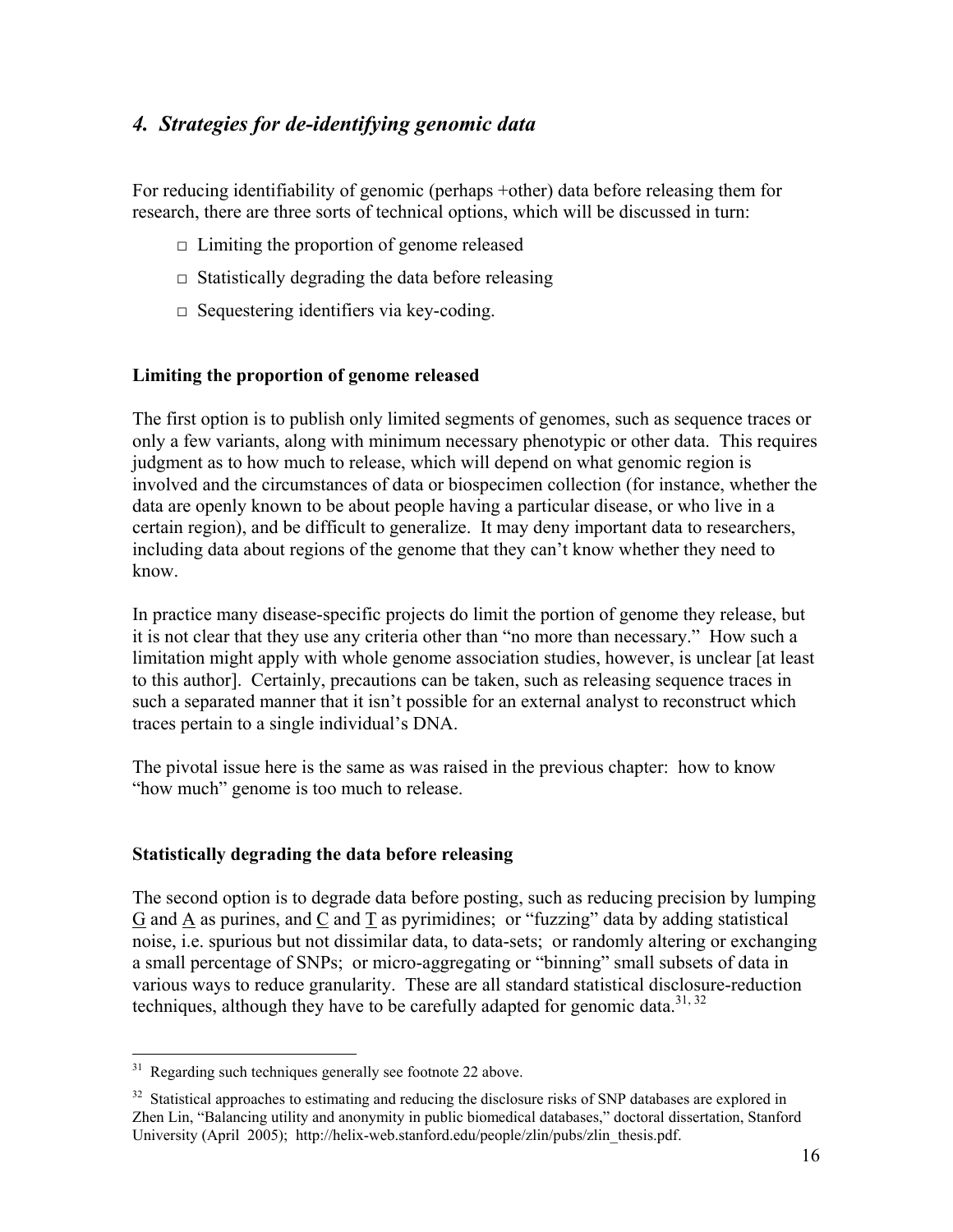Data transformed in such ways may meet the needs of some query systems in which researchers pose questions to external databases. And they are fine for some higher level population surveys. But at the sequence level the human genome data-tape comprises some 3,000,000,000 data-cells − arrayed in linear order, though segmented into chromosomes − and the sensitivity of the human organism to variance is such that the occurrence of a T instead of a C in one data-cell can mean the difference between disease and health. So for many lines of genomic research, degrading of data simply degrades usefulness.

A pragmatic question on which it is very important to have calibration from genomicists is:

**Q8**: How serious an impediment to research is masking, binning, perturbing, or otherwise degrading genomic data? How does the answer vary with different techniques, and with different lines of research?

#### **Sequestering identifiers via key-coding**

1

The method most widely used in health research for de-identifying data is key-coding (reversibly de-identifying), in which potentially identifying data are separated from the substantive data, such as health data, but a link is maintained by assigning an arbitrary code number to each part of the data–identifier pair before they are separated. Held securely and separately, the key allows reassociating the substantive data with the identifiers if that is ever necessary. The key and the responsibility for its use can be delegated to a trusted party, and use of the key can be guided by agreed criteria and subjected to oversight.

The scientific and ethical advantages of reversible de-identification are widely appreciated and need not be reviewed here. Key-coding can be used among multiple databases and with biospecimens, and it can keep elements, such as clinical data and biospecimens, crossreferenced with each other even if the links to the data-subjects are irreversibly severed. For high-sensitivity data, the codes can be further encoded. Elaborate key-coding systems and identifiability vocabulary are being developed for pharmacogenetic data submitted in regulation. $33, 34$ 

Surely what is important in any instance is not whether a link of some sort exists somewhere, but *whether the identifiers can be known to the researchers* who study the substantive data. A carefully constructed key system can provide reliable safeguards. Furthermore, data-use agreements almost always require that data recipients promise not to attempt to re-identify the data-subjects, which obviously forbids abusing the key system.

<sup>&</sup>lt;sup>33</sup> European Medicines Evaluation Agency, "Position paper on terminology in pharmacogenetics" (2002); www.emea.eu.int/pdfs/human/press/pp/307001en.pdf.

<sup>&</sup>lt;sup>34</sup> Standardization of vocabulary is now being considered by the International Conference on Harmonisation of Technical Requirements for Registration of Pharmaceuticals for Human Use (ICH).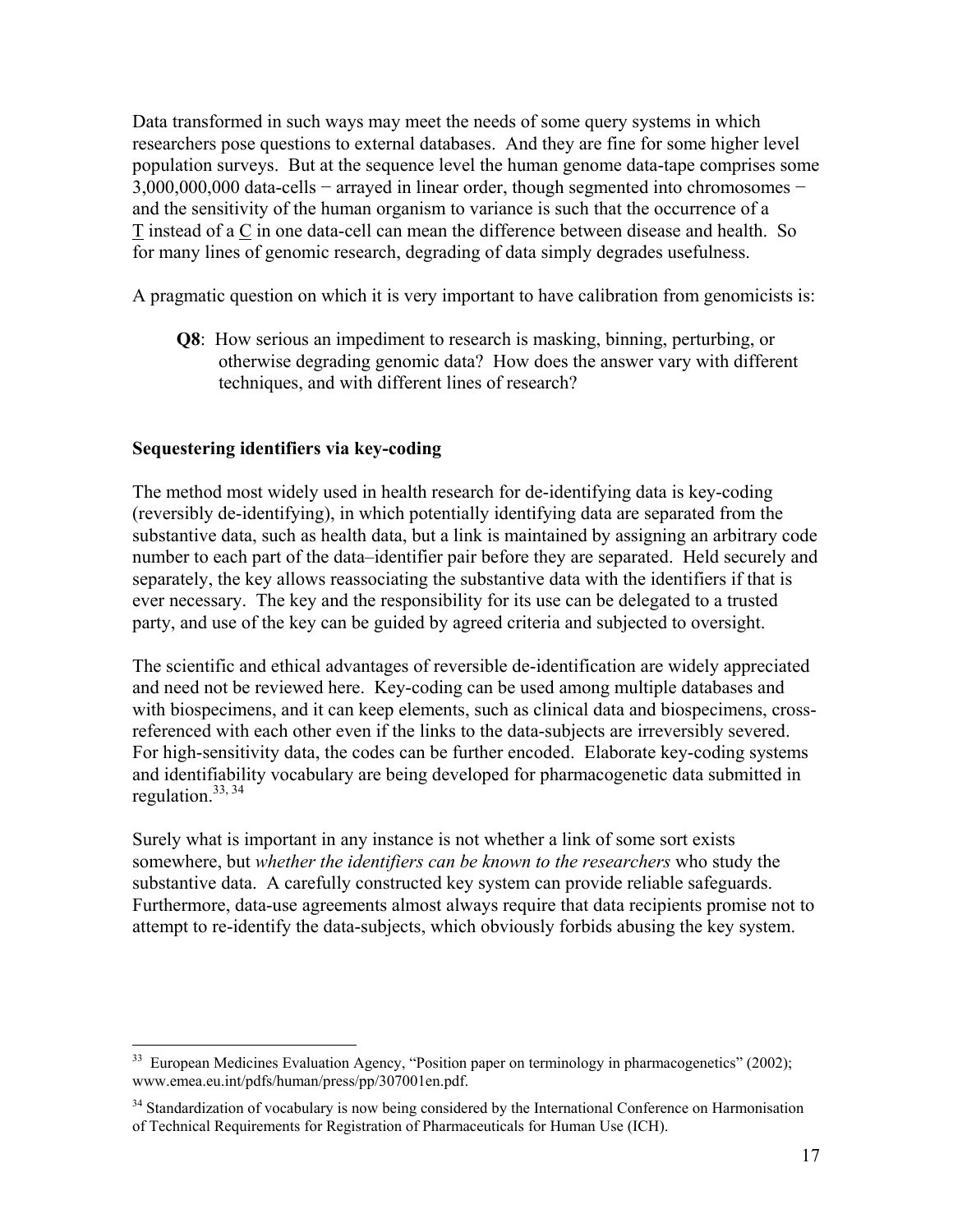The HHS Office for Human Research Protection (OHRP) has issued helpful guidance on these issues. The document should be consulted for details, but a main point is this: $35$ 

OHRP considers private information or specimens not to be individually identifiable when they cannot be linked to specific individuals by the investigator(s) either directly or indirectly through coding systems. For example, OHRP does not consider research involving *only* coded private information or specimens to involve human subjects as defined under 45 CFR 46.102(f) [of the Common Rule] if the following conditions are both met:

(1) the private information or specimens were not collected specifically for the currently proposed research project through an interaction or intervention with living individuals; and

(2) the investigator(s) cannot readily ascertain the identity of the individual(s) to whom the coded private information or specimens pertain because, for example:

(a) the key to decipher the code is destroyed before the research begins;

 (b) the investigators and the holder of the key enter into an agreement prohibiting the release of the key to the investigators under any circumstances, until the individuals are deceased...;

 (c) there are IRB-approved written policies and operating procedures for a repository or data management center that prohibit the release of the key to the investigators under any circumstances, until the individuals are deceased; or

 (d) there are other legal requirements prohibiting the release of the key to the investigators, until the individuals are deceased.

NIH and other investigators have had considerable experience with such key-coding, but the craft continues to deserve refinement. The problem is not one of technology development − many identifiability-protecting encryption programs exist, and ever more sophisticated ones are being developed (for protecting confidentiality while mining data in large sets electronic medical records, for example) − but one of discipline in day-to-day practice.

Key-coding can effectively sequester obvious identifiers. But before data are released, various indirect identifying bits (such as free-text narrative or mentions of family members) may have to be stripped off, or if these data are absolutely necessary for the research, protected by a non-disclosure agreement. Artificial-intelligence programs can help, for example by screening for proper nouns or especially sensitive words or phrases, but the exercising of human judgment cannot be avoided.

<sup>&</sup>lt;sup>35</sup> HHS, Office for Human Research Protection, "Guidance on research involving coded private information or biological specimens" (2004); www.hhs.gov/ohrp/humansubjects/guidance/cdebiol.pdf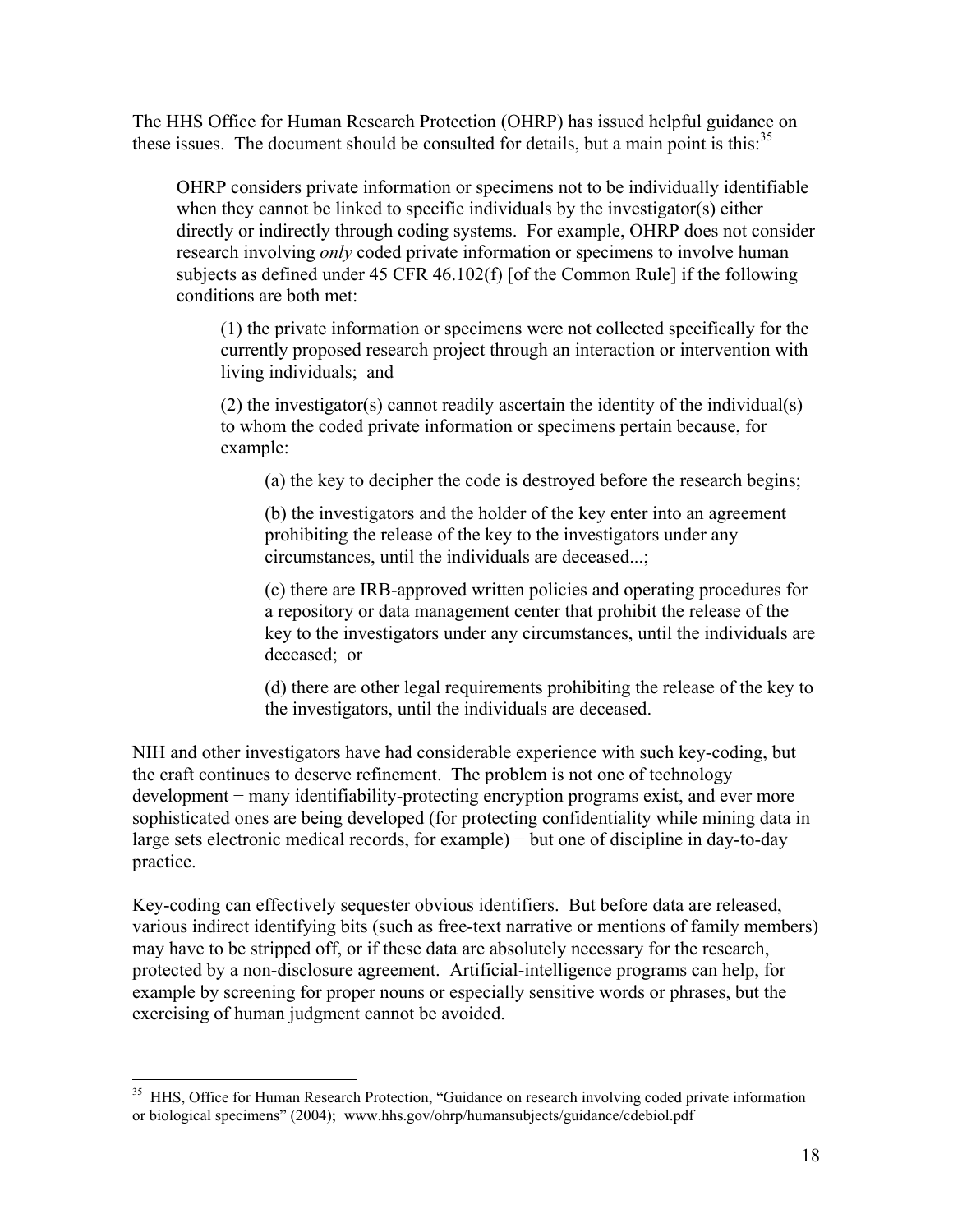Obviously the risk questions raised by this chapter are the same as those of the previous chapter, although coming from the opposite direction − essentially, "How much" genome is too much to hang out in public?

Related to de-identification are several questions of responsibility:

- **Q9**: Who should be responsible for de-identifying data before providing them, via whatever route, for research? Are physicians and principal investigators adequately prepared to do this? What roles should IRBs play with respect to disclosure control?<sup>36</sup>
- **Q10**: For data or biospecimens provided to research resource platforms, such as GAIN or UK Biobank, should the platforms themselves conduct any identifiability or disclosure review before releasing the data onward, via whatever route, for research?

<sup>&</sup>lt;sup>36</sup> Regarding IRB issues see Virginia de Wolf, Joan E. Silber, Philip M. Steel, and Alvan O. Zarate,

<sup>&</sup>quot;Meeting the challenge when data sharing is required," *IRB: Ethics & Human Research* 28 (2), 10-15 (2006).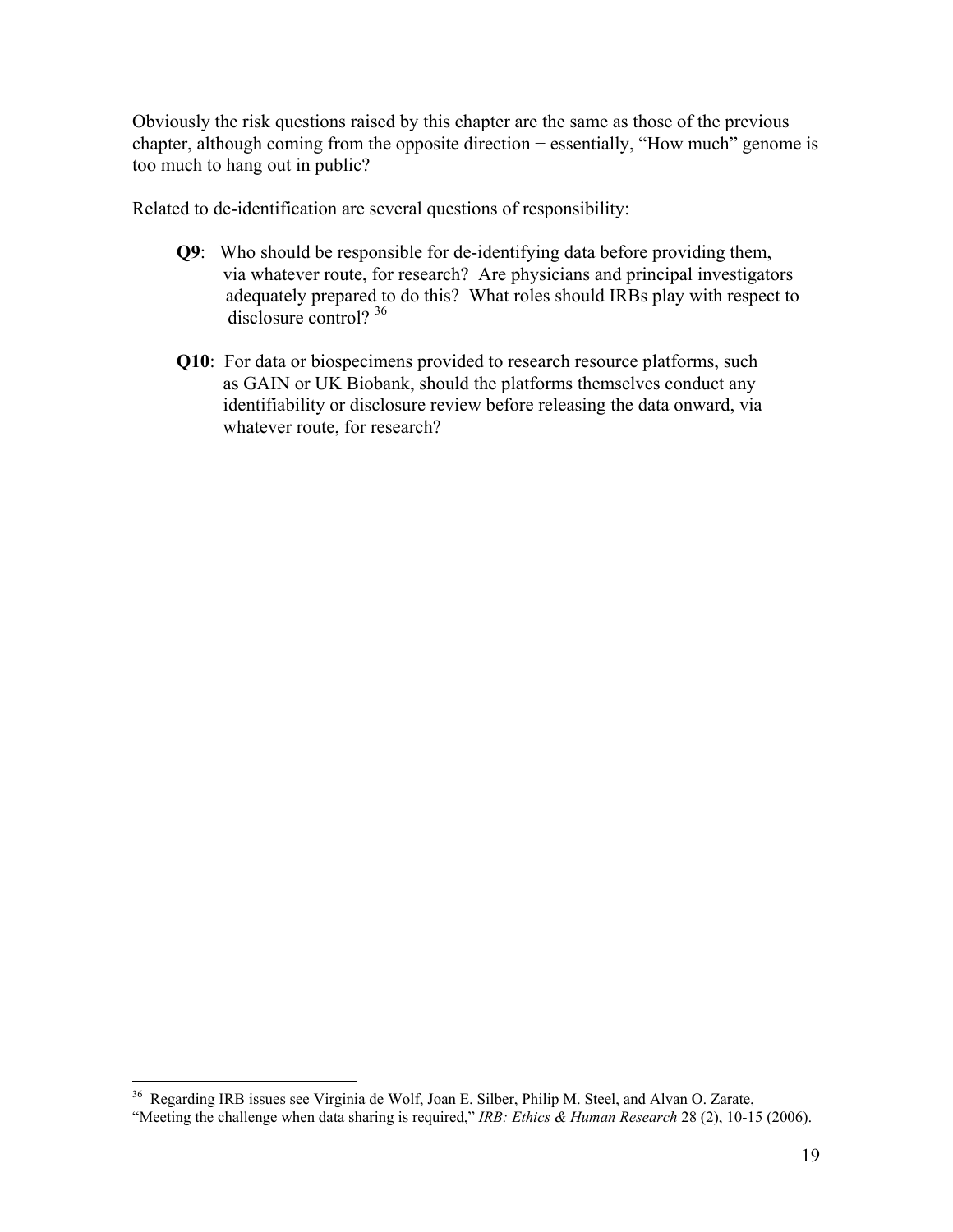## *5. Controlled release*

The alternative to open publication is release of data to researchers under agreements that, inter alia, protect privacy and confidentiality. Legally such agreements amount to contractual undertakings. In many instances they are also public promises, as when they pertain to data obtained from government institutions or sources supported by government funds. Often for legal clarity the definitions or conditions in agreements refer to definitions or requirements of the Common Rule, the HIPAA Privacy Rule, the Privacy Act, or other statutes, regulations, or guidance.

Many projects release data through two precautionary stages: first reducing identifiability to a reasonable extent by suppressing overt identifiers, broadening data (such as rounding birthdate to year of birth or age-range), and so on, and performing at least informal disclosure review; and then providing access under a controlled-release agreement.

#### **Terms of agreements**

The terms commonly addressed by controlled-release agreements are shown in Figure 3 (at the end of this chapter), meant here to telegraph the considerations. Probably no agreement anywhere includes all of these terms, and some agreements may incorporate additional ones, but the table is a basic menu. Among the terms most relevant for protection of identifiability are the following.

Consent relating to identifiability. May address the honoring of commitments to protect identifiability in various ways. May set limitations on purpose, allowed users, or other aspects of data use, either for the whole data-set or for particular data-subjects, which may reflect perceptions of trustworthiness. May address publication, and either promise that identities will be thoroughly obscured or warn that some non-negligible identifiability risk may accompany publication.

Confidentiality protection. Must always include physical, organizational, and IT security. May make reference to compliance with International Standards Organization, HIPAA, or other security standards. Usually specifies who, if anyone, will be responsible for de-identifying data and the procedures and criteria for doing this. May cover processes of key-coding, safeguarding of the key, and use of the key. Almost always states that researchers will make no attempt to re-identify or recontact the data-subjects.

Limiting of onward transfer. Restricts transfer (or access, which amounts to the same thing) and extends the chain of confidentiality and the accompanying obligations.

Linking. May be discussed if, inter alia, linking is contemplated that might have the effect of increasing identifiability.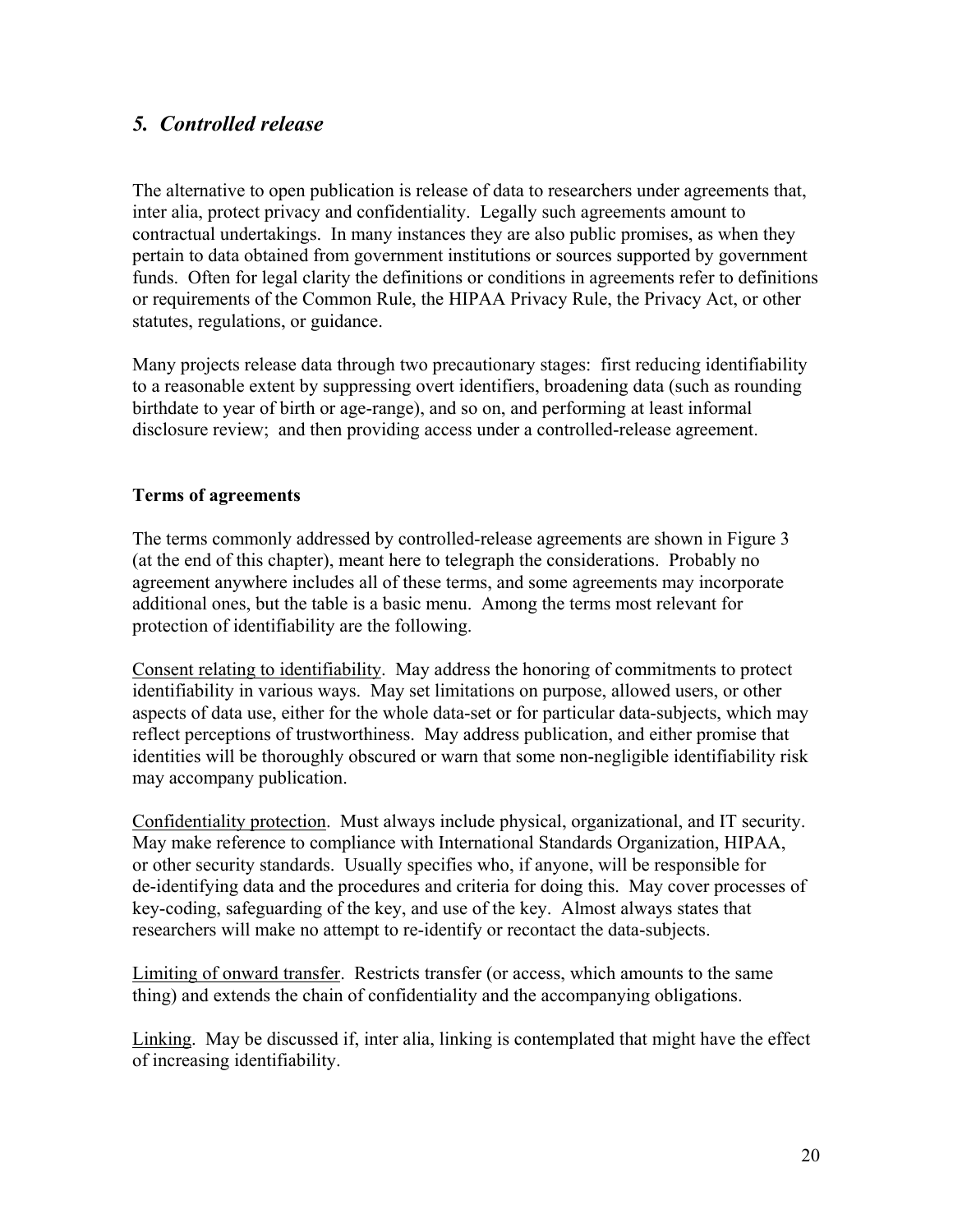Publication, release, and returning of findings. Specifies whether data must be fed back to the original data resource, and whether publication of detailed findings, such as sequences, may be fully open, as on a publicly accessible database, or must be by further controlled release. Usually requires that the identifiability of any derived data must be protected to the same extent as that of the data being provided.

IRB or other ethics approval. Deferred to for oversight regarding conformance to the Common Rule and other obligations. An issue may be at what stage(s) IRB review should be carried out.

#### **Arrangements for controlled release**

Many details of practicality and governance have to be attended to, but data-providers and data-users are generally familiar with controlled-release arrangements. These three examples provide a few specifics.

 $\Box$  Wellcome Trust Case Control Consortium. The Consortium, which involves a number of university units in the U.K., is genotyping de-identified DNA samples from thousands of people with known chronic diseases, and controls. Access to cleaned, raw, and summary data is decided by a Consortium Data Access Committee and is subject to a Data Access Agreement.<sup>37</sup>

 $\Box$  Framingham Heart Study. Framingham releases DNA and data via evaluation by two committees and a Data and Materials Distribution Agreement.<sup>38</sup>

 $\Box$  Genetic Association Information Network (GAIN). Because it will genotype DNA submitted by a network of contributing academic disease-specific studies having diverse auspices, consents, and IRB stances, and because it is concerned about identifiability of the extensive data it expects to generate, the GAIN project recently changed its policy from one envisioning fairly open publication to one using controlled release. De-identification will primarily be the responsibility of the data providers. Access will be controlled by a Data Access Committee and will be subject to Data Access Certification<sup>39</sup>

The GAIN example illustrates the importance for the genomic research community of exploring criteria for deciding whether particular sorts and "amounts" of data can be posted publicly or must be managed by controlled access.

<sup>1</sup>  $37$  www.wtccc.org.uk.

<sup>38</sup> www.nhlbi.nih.gov/about/framingham/policies/index.htm.

<sup>&</sup>lt;sup>39</sup> www.fnih.org/GAIN/Updated Data Access Policy.shtml.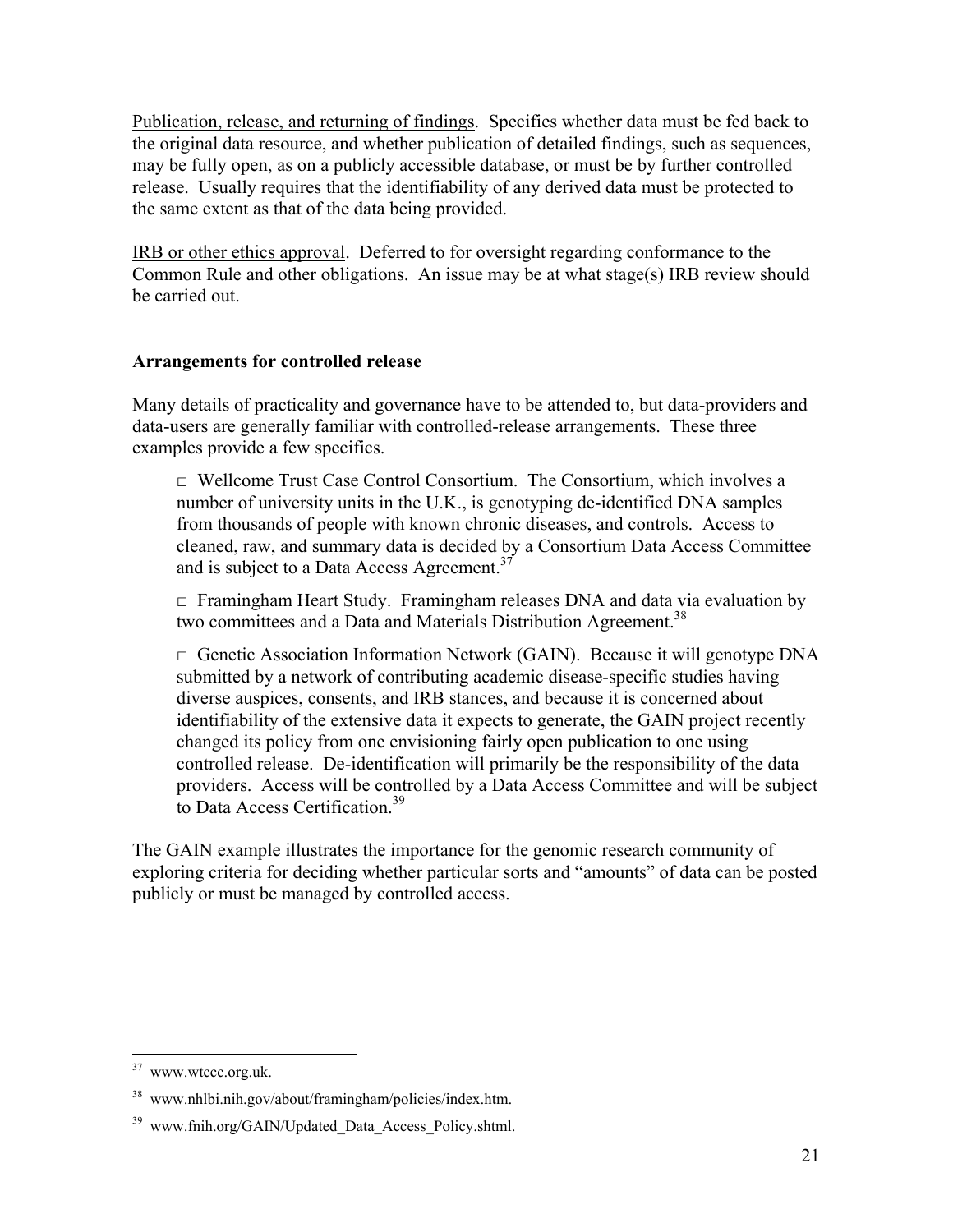Alternatively to transferring full data-sets to external researchers, more restricted channels can be employed, such as:

 $\Box$  on-site data enclaves (or Research Data Centers, as several Federal ones are called) to which researchers come and perform studies on a database in a secure, dedicated, monitored server

 $\Box$  remote-query systems, in which researchers interrogate databases and obtain responses, possibly veiled in some ways, via secure telecommunications

 $\Box$  service analyses that analyze data or biospecimens according to agreed methodology and provide the results to the commissioning researchers.

Ways must be devised to make controlled release practical, binding, and palatable − conditions that are not procedurally onerous but that at the same time secure genuine, formal, enforceable commitments. Perhaps for some group of projects a general data-use license can be worked out, for instance, through which researchers, with their institutions, agree to terms and gain entrée to a large suite of data and/or biospecimens.

 **Q11**: Is there any appeal in exploring broad data-use licenses for access to centrally held genomic data? Has there been any relevant experience with such a scheme?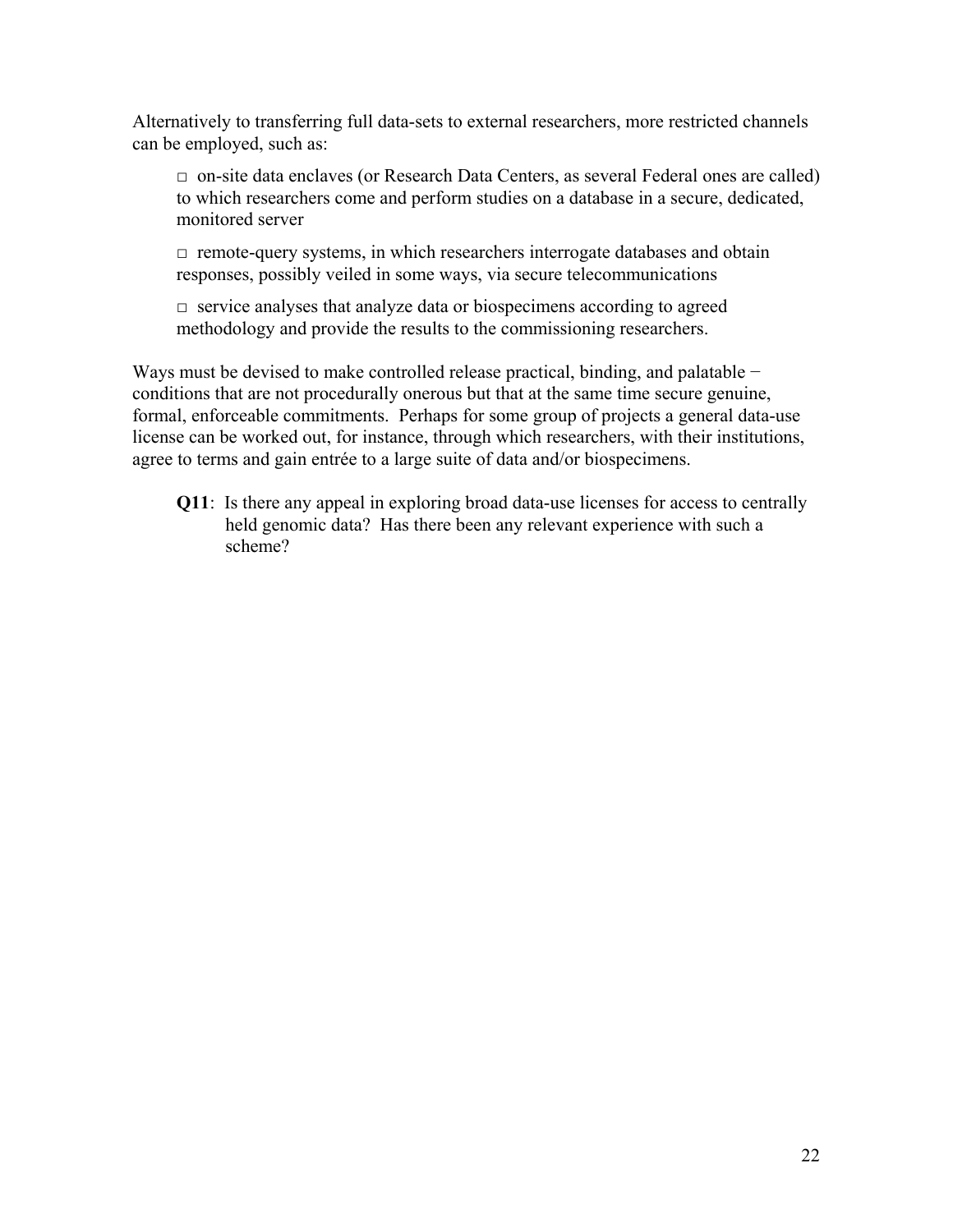| Figure 3. Some terms of data and biospecimen release agreements <sup>40</sup> |                                                                                                        |  |  |
|-------------------------------------------------------------------------------|--------------------------------------------------------------------------------------------------------|--|--|
| Screening of scientific competence<br>and merit                               | (why screen $-$ to protect the resource? to conserve<br>effort?) purposes, potential scientific payoff |  |  |
| Specification of what is provided                                             | data, biospecimens, analysis, informatics, linking,<br>assistance, training, archiving?                |  |  |
| Consent                                                                       | coverage, documented where, tracked how                                                                |  |  |
| Purpose limitation                                                            | disease-specific use? start cell lines? commercial use?                                                |  |  |
| Confidentiality                                                               | de-identify (how)?, promise not to try to re-identify,<br>security, training,                          |  |  |
| IRB or other ethics approval                                                  | at point of data collection? at research resource<br>platform stage before release?                    |  |  |
| Limiting of onward transfer                                                   | restrictions                                                                                           |  |  |
| Linking                                                                       | expectations, restrictions                                                                             |  |  |
| Recontacting data-subjects                                                    | justifications, recontact by whom and how                                                              |  |  |
| Maintaining quality of resource                                               | promise to deal with errors or contamination                                                           |  |  |
| Publication or returning of findings                                          | required? publish how? timing?                                                                         |  |  |
| Acknowledgments                                                               | "much obliged"                                                                                         |  |  |
| Co-authoring                                                                  | required for control or credit-sharing?                                                                |  |  |
| Enriching the resource                                                        | integrate findings into the resource? who is<br>responsible for quality?                               |  |  |
| Informing data-subjects                                                       | of progress? of person-specific findings?                                                              |  |  |
| Archiving                                                                     | how? who pays? conditions of access?                                                                   |  |  |
| Intellectual property rights                                                  | IP assignments or waiving                                                                              |  |  |
| Responding if a subject withdraws                                             | destroy data, biospecimens, or links?                                                                  |  |  |
| Returning or destroying materials                                             | when finished? if commitments are broken?                                                              |  |  |
| Prioritization of access to data or<br>biospecimens                           | if biospecimen quantity or analytic or IT resources<br>are limited                                     |  |  |
| Fees                                                                          | for what? does fee depend on IP prospects?                                                             |  |  |
| Transborder enforcement                                                       | legal constraints, ethics approval, subjects' rights                                                   |  |  |
| Monitoring, oversight, or audit                                               | plans, expectations                                                                                    |  |  |
| Contingencies if resource or project<br>elements are terminated               | destroy the resources? pass on to another institution<br>that will preserve the conditions?            |  |  |
| Legal disclaimers                                                             | [not responsible for quality or consequences]                                                          |  |  |

#### <sup>40</sup> Adapted from William W. Lowrance, "Access to Collections of Data and Materials for Health Research" (March 2006); http://www.wellcome.ac.uk/doc\_WTX030843.html.

 $\overline{\phantom{0}}$ 

1

 $\Gamma$ 

┑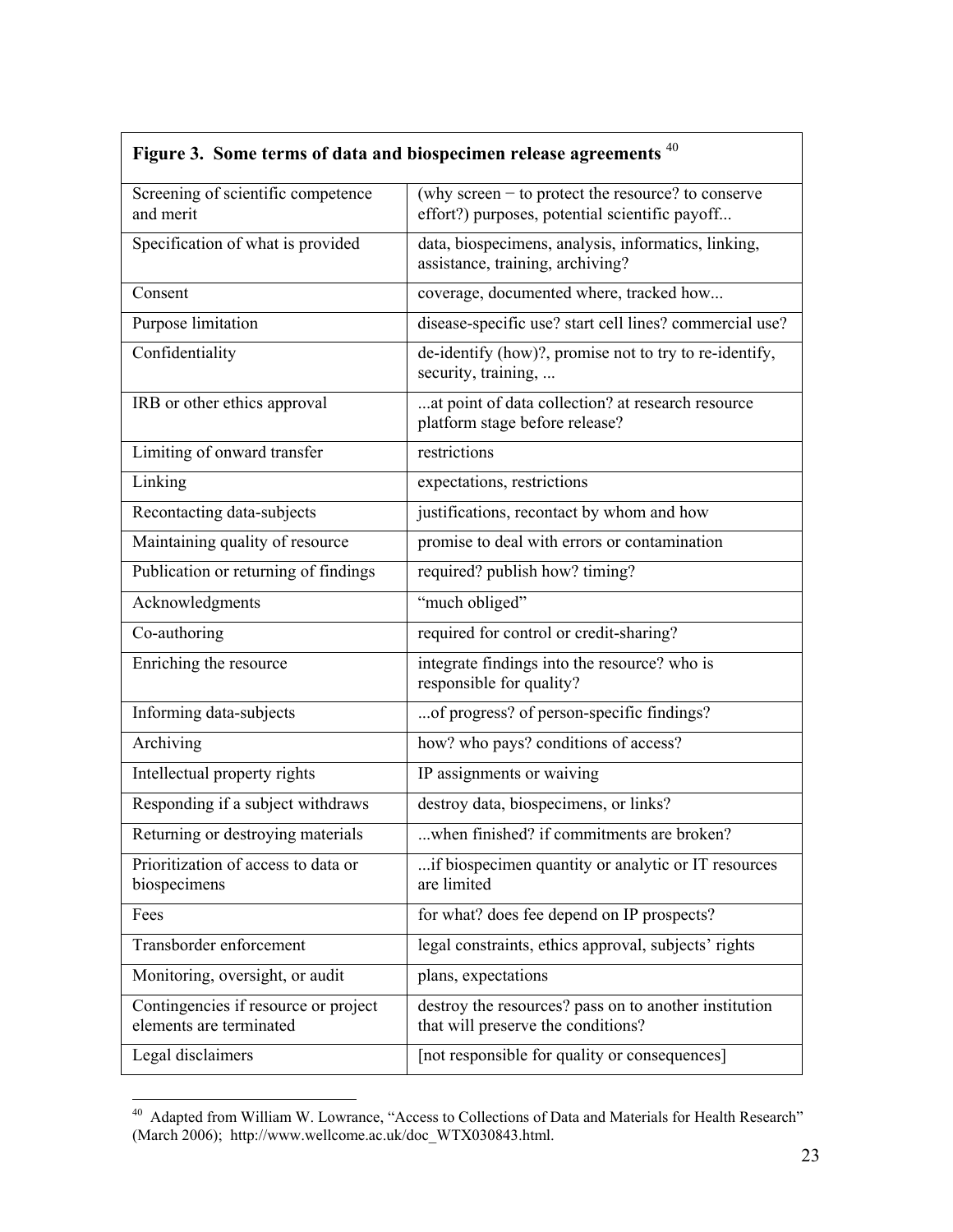## *6. Identifiability risks, overall*

1

All of this must be examined from risk perspectives − risks to data-subjects, risks to data stewards, risks to researchers and their institutions, even risks to the genomic research enterprise. Concern must be about whether data can be used to (a) deduce the identity of data-subjects or (b) deduce facts about data-subjects, and whether in either case this can lead to harm.

Sizing-up risks of any kind involves two activities. First, "risk assessment" estimates the probability of undesired events compounded by the severity of the likely consequences. Then, "risk appraisal" weighs the risks in perspective of personal or societal values. Appraisal can be cast as willingness to invest in reducing the risk by reducing the odds or the stakes or both. A broader appraisal can weigh the risks against benefits gained in the risktaking and consider whether the risks are acceptable. This is the way people think about most situations in life, whether they realize it or not.<sup>41</sup>

Genomic disclosure-risk-assessment must take account of such factors as the extent of genome covered; the density, or resolution, of mapping; the rarity of variants (because rarity increases identifiability); the degree of linkage disequilibrium; and the specificity with which gene effects are known. A special consideration with genomics is the disclosure risk for blood-relatives of people whose genome is studied, which has implications for consent and for safeguards.

Safeguards can't be discussed here except to state the sermonic point that an array of physical, procedural, cybersecurity, training, and legal safeguards must be in place against both accidental release and intrusive access. Among other reason*s, safeguards are what justify asking for broad consent.* 

(A large topic that must be left to other forums is the need for genetic anti-discrimination laws, which tend to focus more on harmful consequences than on processes.)

What are the threats? We know that computerized systems can be broken into, data obtained by subterfuge, laptops stolen, and biospecimens transferred improperly. To the present there have been remarkably few proven abuses of medical data, much less health research data. But with the coming of electronic medical records, increased linking of databases, and so on − and given the vague foreboding that many people feel about anything "genomic" − public concerns are intensifying. As was mentioned at the outset of this document, the abuses that can be imagined range from embarrassment, blackmail, fraud, and group stigmatization, to negative discrimination for health or life insurance, employment, promotion, mortgages, or loans. Another possible abuse, depending on point of view, is unconsented parentage testing.

<sup>41</sup> Such odds−stakes thinking comes naturally when deciding where to cross a street, which ski run to attempt, whether to carry an umbrella (to the gym vs to a wedding), what intimate concerns to confide (to a close friend vs to a casual acquaintance), how candid to be in answering a questionnaire, whether to volunteer as a subject in alcoholism research....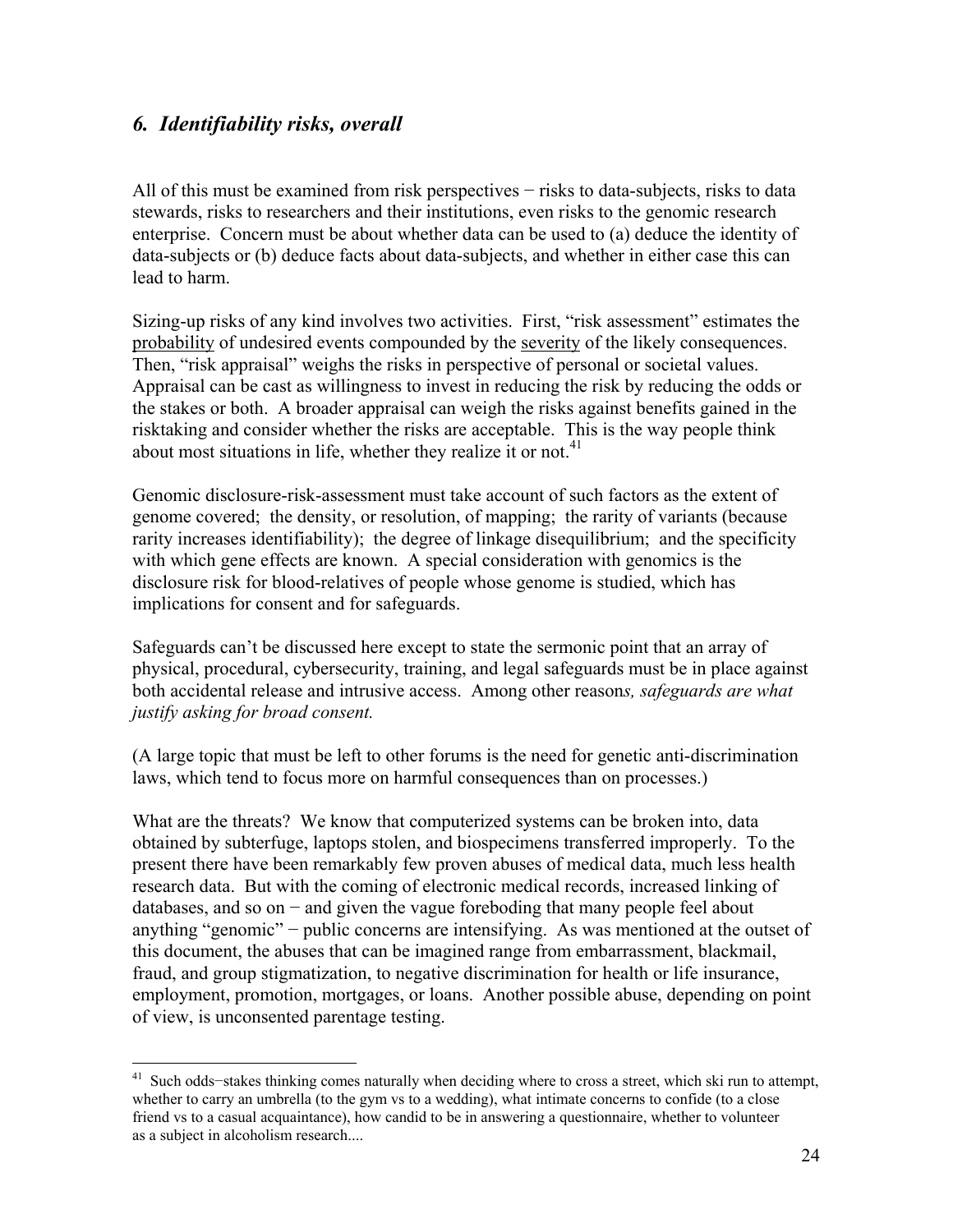Should we expect accidental releases, hacking, and attempts at abuse? Certainly. Detailed speculation is fruitless, although risk-anticipation exercises can help identify vulnerabilities and suggest defenses. It must be assumed that some threats are real possibilities, and that some can have serious consequences.

A plea for risk aversion. Surely it will be important not to expose "too much" of people's genomes in the coming years, only to regret it in the future when the analytic technologies become more robust, affordable, and routine, and genomic information becomes more easily abusable.

- **Q12**: Overall, how much should we fret over genomic disclosure risks? (Details?)
- **Q13**: Should the research community worry very much about access to protected genomic research data or biospecimens by the police, FBI, or other forces of public order, as compared with accidental release or malicious intrusion? Why? What, if anything, should it be doing differently?
- **Q14**: Is there any reason to re-examine the Fort Lauderdale Principles, given that they are flexible and voluntary? Would any other forms of guidance be useful?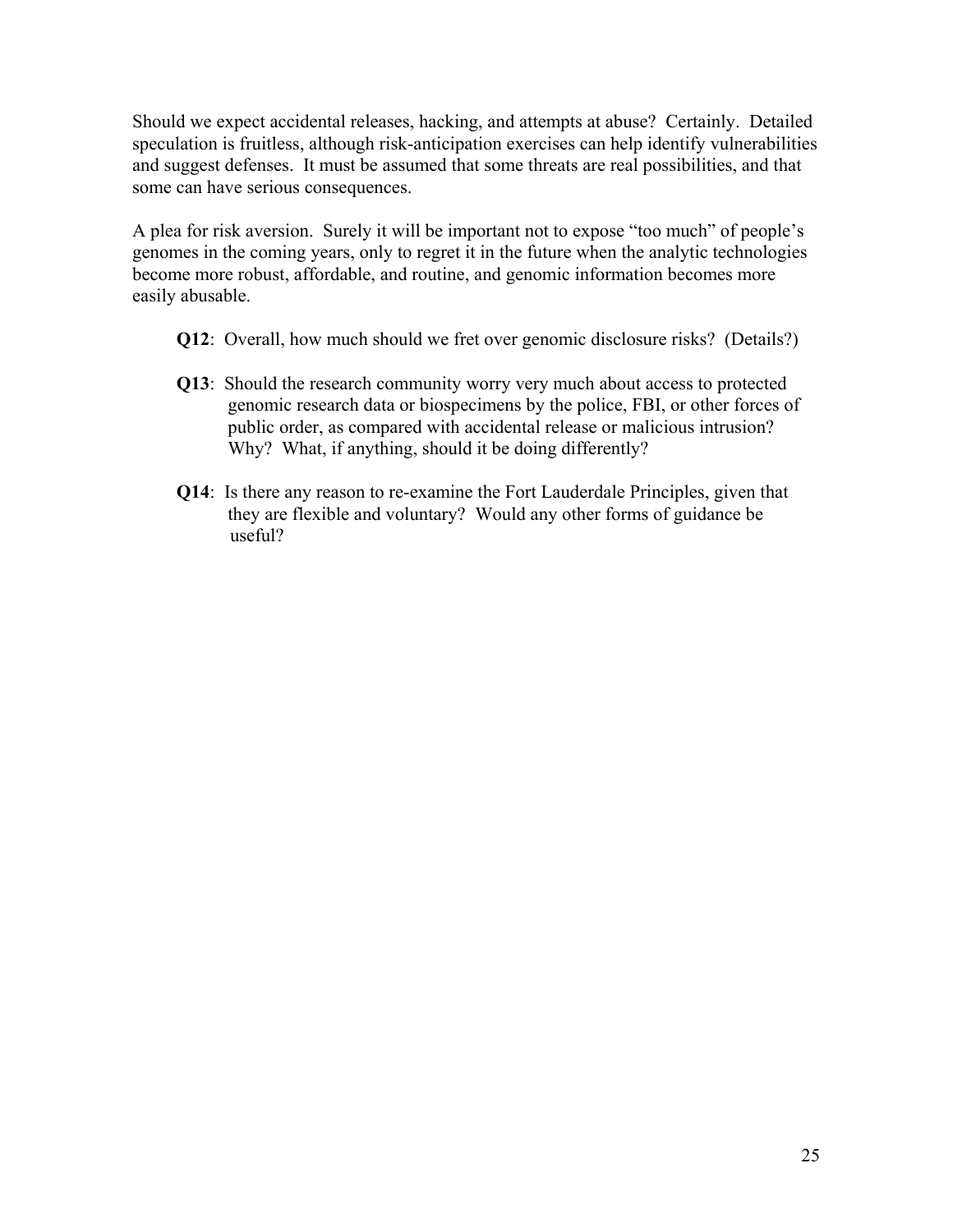## *7. Flanking issues*

Here, in no particular order, are some aspects of the larger puzzle that this project couldn't address but that very much need to be pursued.

Construal of genomic "human subject" under the Common Rule and other regulations. The fact that this is a perennial issue doesn't mean it shouldn't be worked on. Genomic research faces difficult questions regarding such matters as the status of people as "subjects" (or not) whose data or biospecimens have been assiduously de-identified, and the status as subjects of uninvolved relatives of people whose specimens are genotyped or being considered for genotyping. The answers have implications regarding, inter alia, identification and consent.

Consent. As an ethical matter, should consent be relied upon to justify deposition, in a publicly-accessible database, of data that have some realistic chance of being identifiable?

Controlled-release arrangements. As was suggested at the end of chapter 5, arrangements need to be explored that meet the ethical, legal, IT, managerial, and public perception challenges, and at the same time don't erect impractical barriers to research. Needing to be addressed with this are the special issues that arise when access to data is provided across national jurisdictions.

Certificates of Confidentiality, the legal assurances that NIH can issue under the Public Health Service Act that "allow the investigator and others who have access to research records to refuse to disclose identifying information on research participants in any civil, criminal, administrative, legislative, or other proceeding, whether at the federal, state, or local level."<sup>42</sup> They offer protection, but have limitations. How useful can the Certificates, or for that matter any conceivable legal ring-fence against forced disclosure, be for genomic projects?

Genetic anti-discrimination laws. The legislative saga rumbles on....

Protection of information on deceased persons. Continuing protection after death is required under the HIPAA Privacy Rule, but [bizarrely, to this observer], not under the Common Rule. The directness of the implications of people's genomic data for surviving relatives makes this issue more important for genomics than for most other health sciences.

<sup>1</sup> 42 NIH Certificates of Confidentiality Kiosk: http://grants.nih.gov/grants/policy/coc.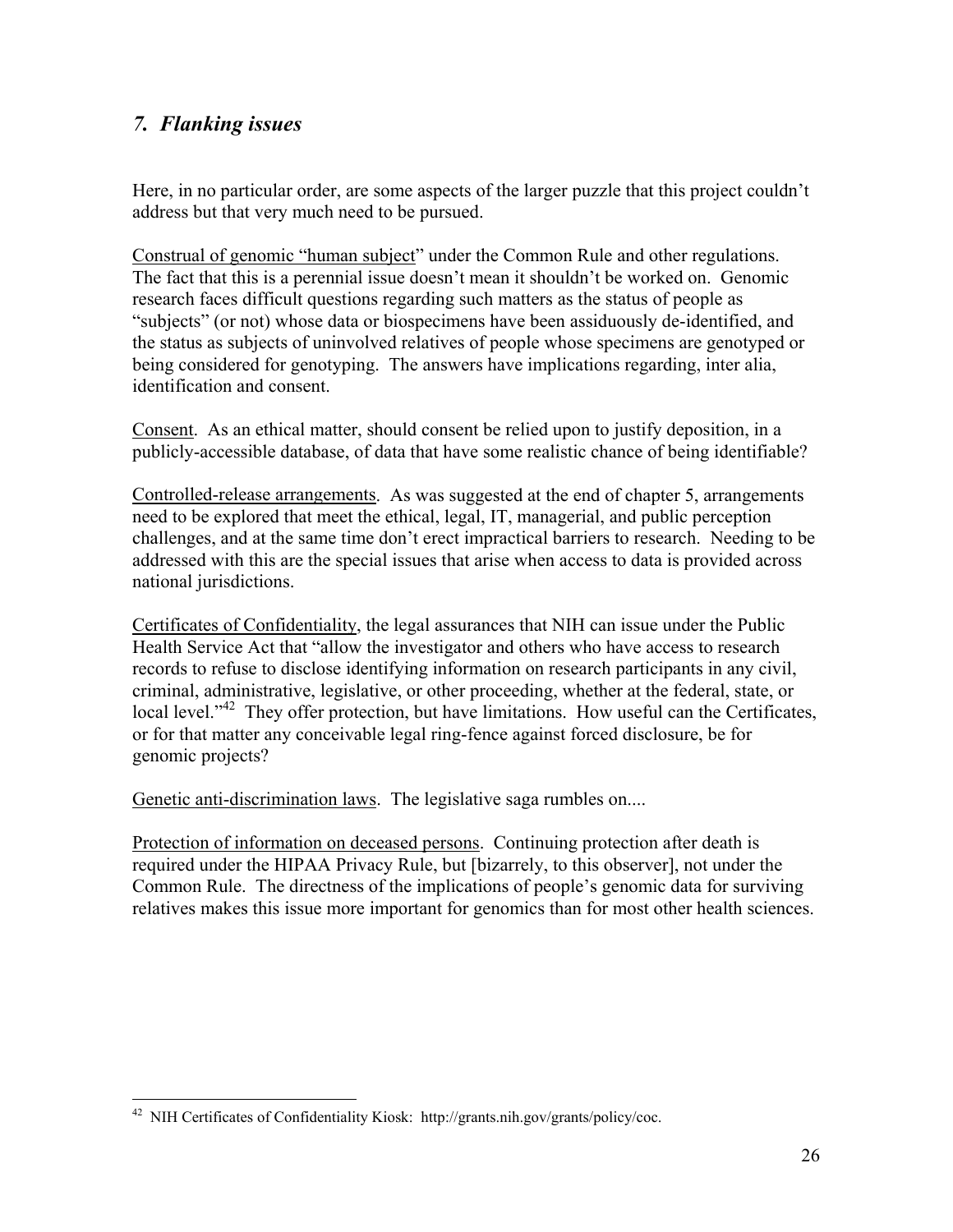## **Appendix. Sketches of a few projects**

**Framingham Heart Study**. A study, begun in 1948, of the causes of cardiovascular and related diseases that has followed a cohort of some 5,200 people originally living around Framingham, Massachusetts, and many of their children, and is now recruiting grandchildren. In its latest phase Framingham has begun examining genetic factors. (www.framingham.com/heart, and www.nhlbi.nih.gov/about/framingham)

**Genes and Environment Initiative (GEI)**. An ambitious proposed NIH-wide program to analyze genomic factors, develop improved technologies for monitoring exposures, and study how genes and exposures interact as risk factors of disease. While Congressional budget approval is pending, elaborate concept exploration is being conducted. (http://grants1.nih.gov/grants/guide/rfa-files/RFA-HG-06-033.html)

**Genetic Association Information Network (GAIN)**. A public-private cooperative project of the Foundation for the NIH, NIH, Pfizer Inc, Affymetrix Inc., the Broad Institute, and Abbott Laboratories. Will perform whole genome association studies on samples provided from existing case-control studies of patients having common diseases. Full planning is underway, with initial funding decisions to be announced soon. (www.fnih.org/GAIN/GAIN\_home.shtml)

**Genome wide association study (GWAS)**. A generic term, which NIH defines as including "any study of genetic variation across the entire human genome that is designed to identify genetic associations with observable traits (such as blood pressure or weight), or the presence or absence of a disease or condition.<sup> $343$ </sup>

**National Health and Nutrition Examination Survey (NHANES)**. A long-running series of examination surveys conducted by the Centers for Disease Control and Prevention (CDC). NHANES makes DNA from many later-phase cohort members available for analysis under very tightly controlled conditions, but it does not allow release of any genomic data. (www.cdc.gov/nchs/about/major/nhanes/research\_proposal\_guidelines.htm)

**NHGRI Medical Sequencing Program (MSP)**. A program in which contributing investigators will submit samples and phenotypic data, and NHGRI will perform sequencing, maintain all the data in a database, and manage release of the data. Initial intentions are to sequence intervals associated with Mendelian disorders, and to sequence large numbers of samples from studies of complex disorders in order to gauge the distribution and frequency of medically relevant genes. Detailed planning and pilot analyses are underway. (http://www.genome.gov/15014882)

<sup>43</sup> NIH, "Proposed policy for sharing of data obtained in NIH supported or conducted genome-wide association studies (GWAS)," 71 *Federal Register*, 51629-51631 (August 30, 2006).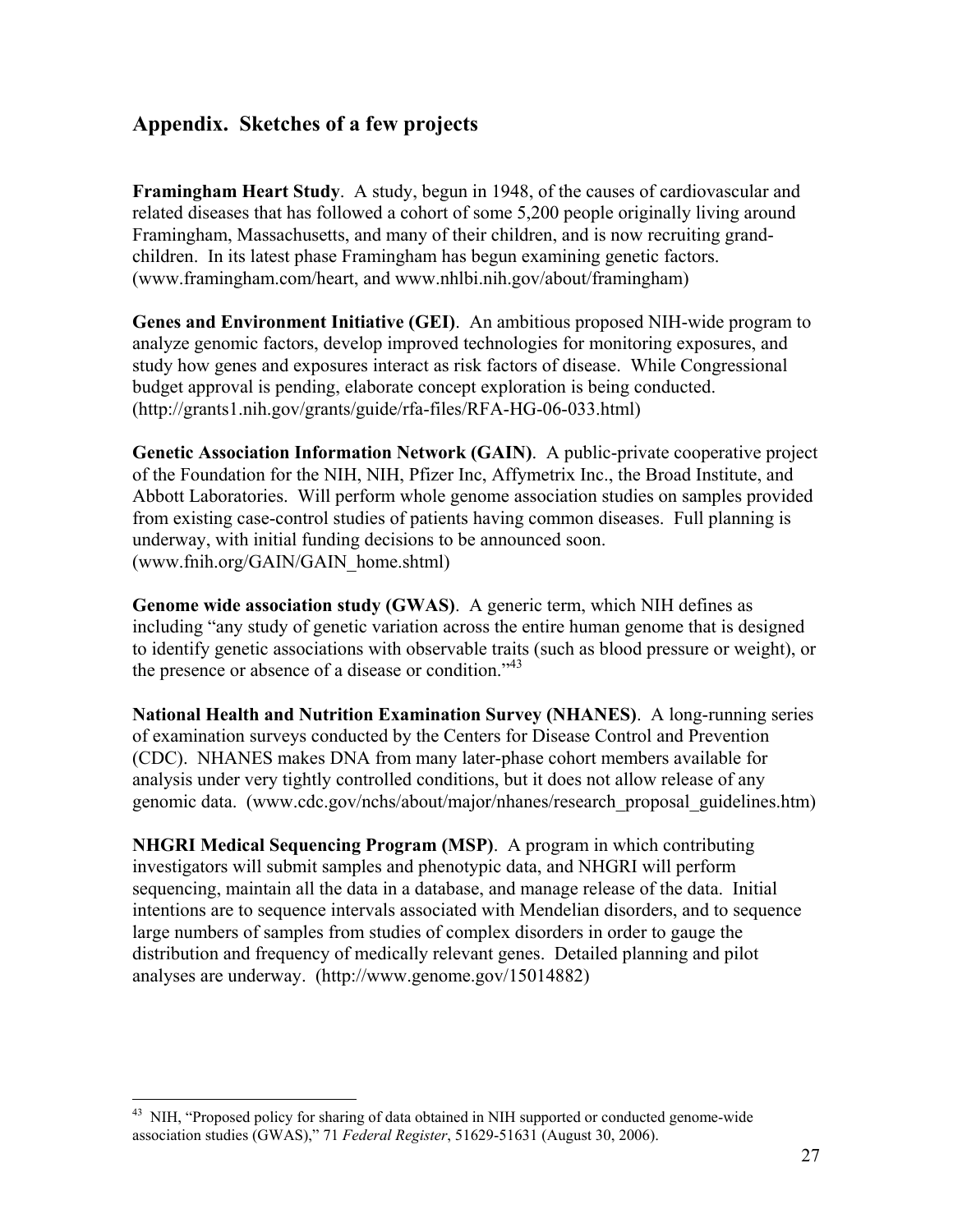**The Cancer Genome Atlas (TCGA)**. A proposed project to chart the inherited and acquired mutations that relate to the onset, diagnosis, progression, and treatment of cancers, by genotyping biospecimens and examining the genomic data in light of clinical data on the patients. Piloting is starting. (http://cancergenome.nih.gov)

**UK Biobank**. A project that at the end of 2006 will start recruiting 500,000 people around the U.K. in the age range 40−69, conduct physical examinations, collect biospecimens and lifestyle data, link to NHS medical records, and follow the health trajectories of the participants for several decades. Consent will be very broad and will cover possible genotyping. (www.ukbiobank.org)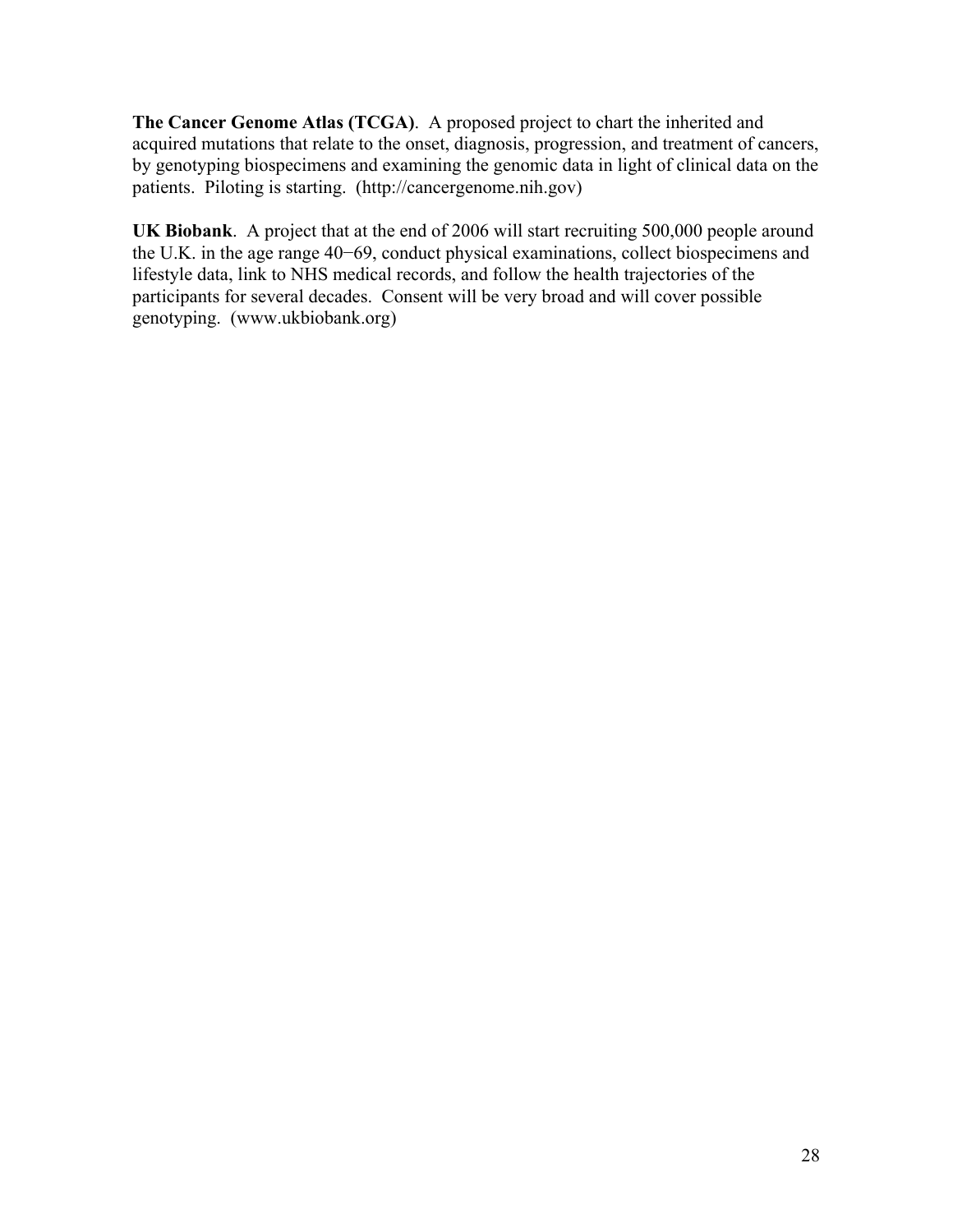